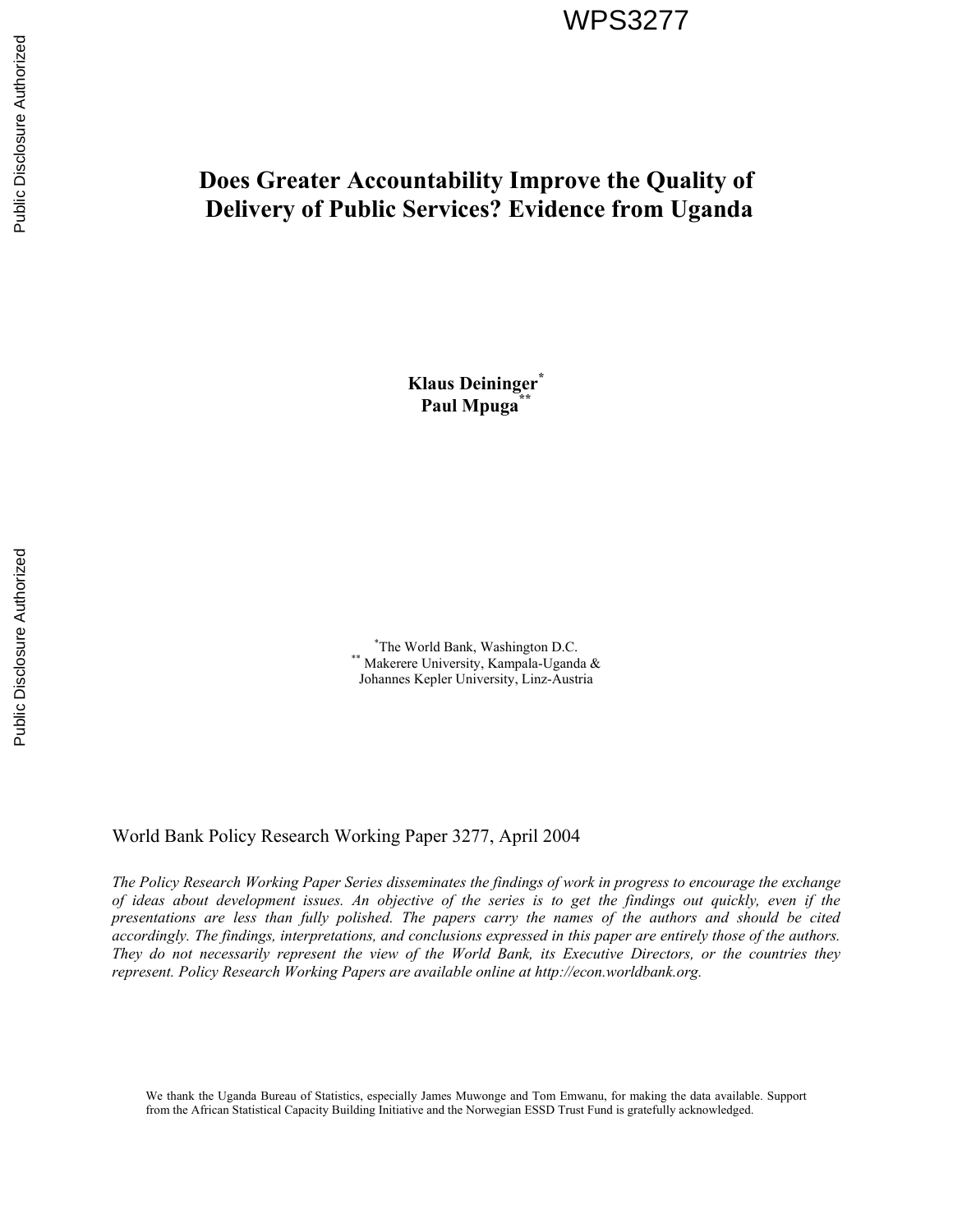## **Does Greater Accountability Improve the Quality of Delivery of Public Services? Evidence from Uganda**

**Abstract:** While the importance of corruption as a possible impediment to foreign investment in an international context is now well realized, it is not clear to what extent corruption affects, either directly through bribe-taking or indirectly through inadequate quality of public services, the level of economic activity by domestic entrepreneurs. Using a large survey from Uganda, we show that domestic and foreign entrepreneurs, government officials, and households are unanimous in highlighting the pervasiveness and importance of corruption. Efforts to establish institutions to deal with corrupt practices have not been matched by public education on the proper procedures. The fact that such lack of knowledge on procedures to report corruption increases households' risk of being subject to bribery and significantly reduces the quality of public service delivery leads us to conclude that improved accountability will be important to reduce the incidence of corruption and improve delivery of public services.

#### **1. Introduction**

Higher levels of economic integration across countries and greater availability of information provide significant potential for efficiency gains, but have also helped to expose corruption. Corruption is defined as the abuse of public power for private benefit, and is a key constraint to efficient allocation of economically valuable resources, effective provision of public goods and services, and people's confidence in the state and the legal system. High levels of accountability, defined as a system of open and transparent controls, can help to improve economic efficiency and reduce the scope for discretionary action by public officials. Regulations are critical for the development process in at least two ways.

First, it is widely held that a significant part of the growth that is expected to reduce poverty in developing countries has to come from private investment. Rent seeking by partial and corrupt officials, however, increases the costs associated with entrepreneurial investment and may lead foreign investors to take their business elsewhere. Corruption also forces domestic entrepreneurs to go underground, leading to high levels of informality and a narrow tax base. Complaints about lack of transparency, high levels of regulatory intervention and corruption, and the cost that these impose on doing business are at the core of recent empirical evidence gathered from entrepreneurs in the Global Investment Climate Survey.

A second reason is that developing countries require significant investment in public goods, such as infrastructure, education, and health, to attract private investment and create a broad-based and egalitarian economic development. However, high levels of corruption have been shown to bias public spending in undesirable directions and reduce the quality of provision of such services. Unless non-corrupt and transparent mechanisms to allocate public funds are available and officials are accountable for the allocation, their full economic potential may not be realized. The harmful and potentially far-reaching importance of corruption, as well as the fact that high levels of economic growth do not necessarily lead to a reduction of corrupt practices, is now widely recognized. As a consequence, the issue has moved up on the agenda of international institutions and institutional reforms to combat corruption, including anticorruption commissions, in many countries.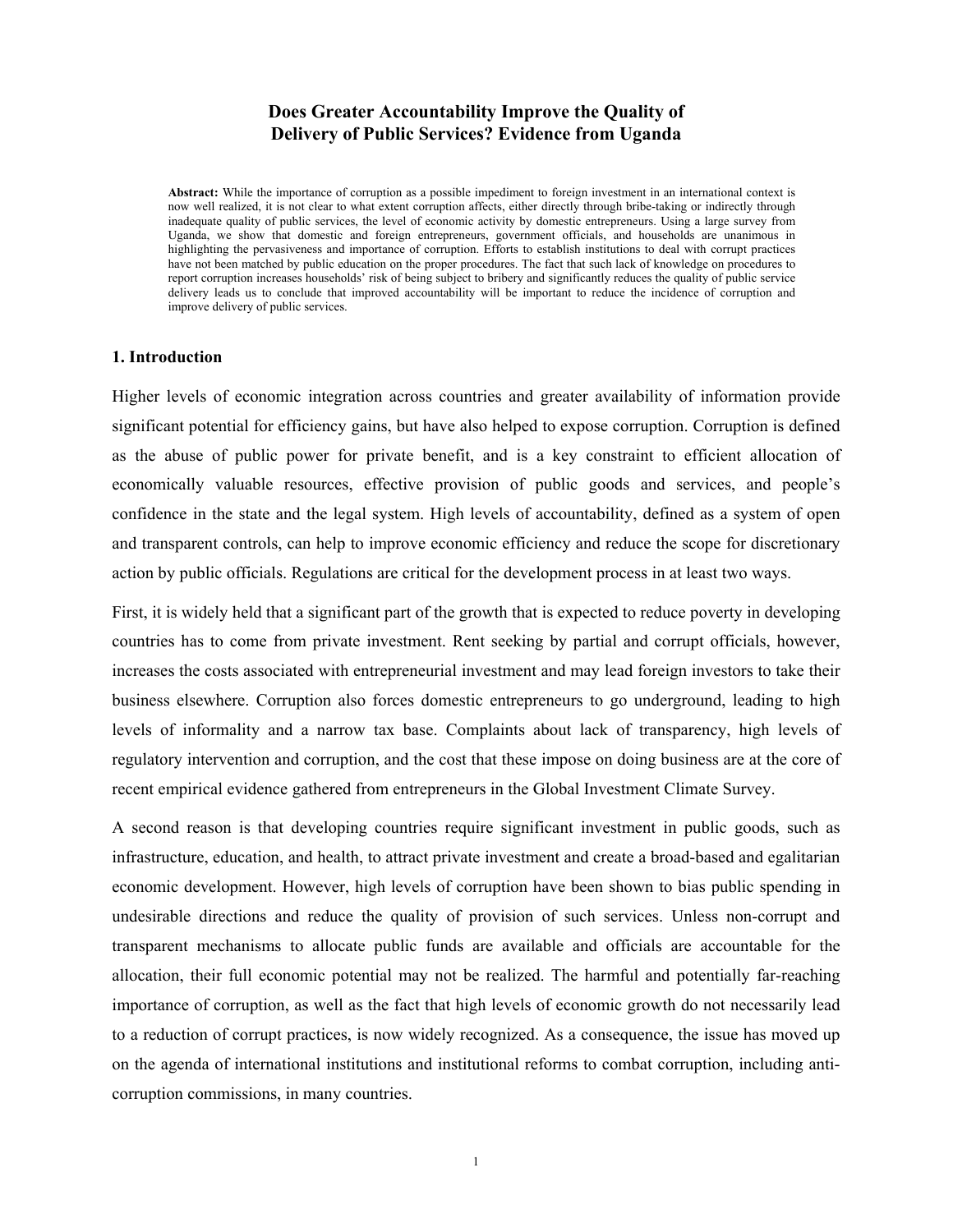This paper uses the case of Uganda to explore three issues in more detail. First, we are interested in the prevalence and incidence of corruption across different government departments as assessed by the private and the public sector, and the extent of knowledge on how to respond to corruption and hold officials accountable. Second, we are interested in factors that affect the extent to which households are exposed to bribery, hypothesizing in particular that greater ability to hold officials accountable will decrease the likelihood of such bribery. Finally, we expect that such accountability will affect not only corruption but also the quality with which public services will be provided.

The paper is structured as follows: Section two links the topic to the broader literature and discusses the conceptual framework as well as the strategy to implement econometric tests using the data at hand. Section three describes the data from Uganda's second integrity survey and uses them to provide descriptive evidence on the incidence of corruption across institutions, households' exposure to corrupt practices and their knowledge of procedures to report corruption, and the quality of public service delivery. Section four provides econometric evidence to identify the impact of greater accountability on the incidence of bribe taking and the quality of public service delivery. Section five concludes by summarizing the evidence and translating it into a number of recommendations for policy.

## **2. Conceptual model and relation to the literature**

Issues of governance have long been one of the neglected areas in development economics (Bardhan 2000). Recently, however, there has been increasing interest in quantifying the levels of corruption, transparency, and accountability across countries to improve understanding of their impact and identify measures that can help to reduce undesirable consequences. This has brought to the fore the fact that corruption is widespread and constitutes an important obstacle to economic growth, in particular through its impact on the nature and quality of spending on public service provision and the investment decisions by foreign and domestic private entrepreneurs that, in return, will affect the size of a country's tax base. As developing countries share many characteristics that make them particularly prone to high levels of corruption, a consensus that actions to improve governance would be warranted and needed in addition to growth-enhancing policies is now emerging among international financial institutions. While this has resulted in the establishment of institutions that can help combat corruption, less attention has been devoted to the need to also enhance accountability in order to make these institutions work. To illustrate this point and provide a basis for subsequent empirical investigation, we develop a very simple model of the way in which greater accountability affects the incidence of corruption and the quality of public service delivery and discuss how this can be implemented econometrically using data from Uganda's second integrity survey.

#### **2.1 Insights from the literature**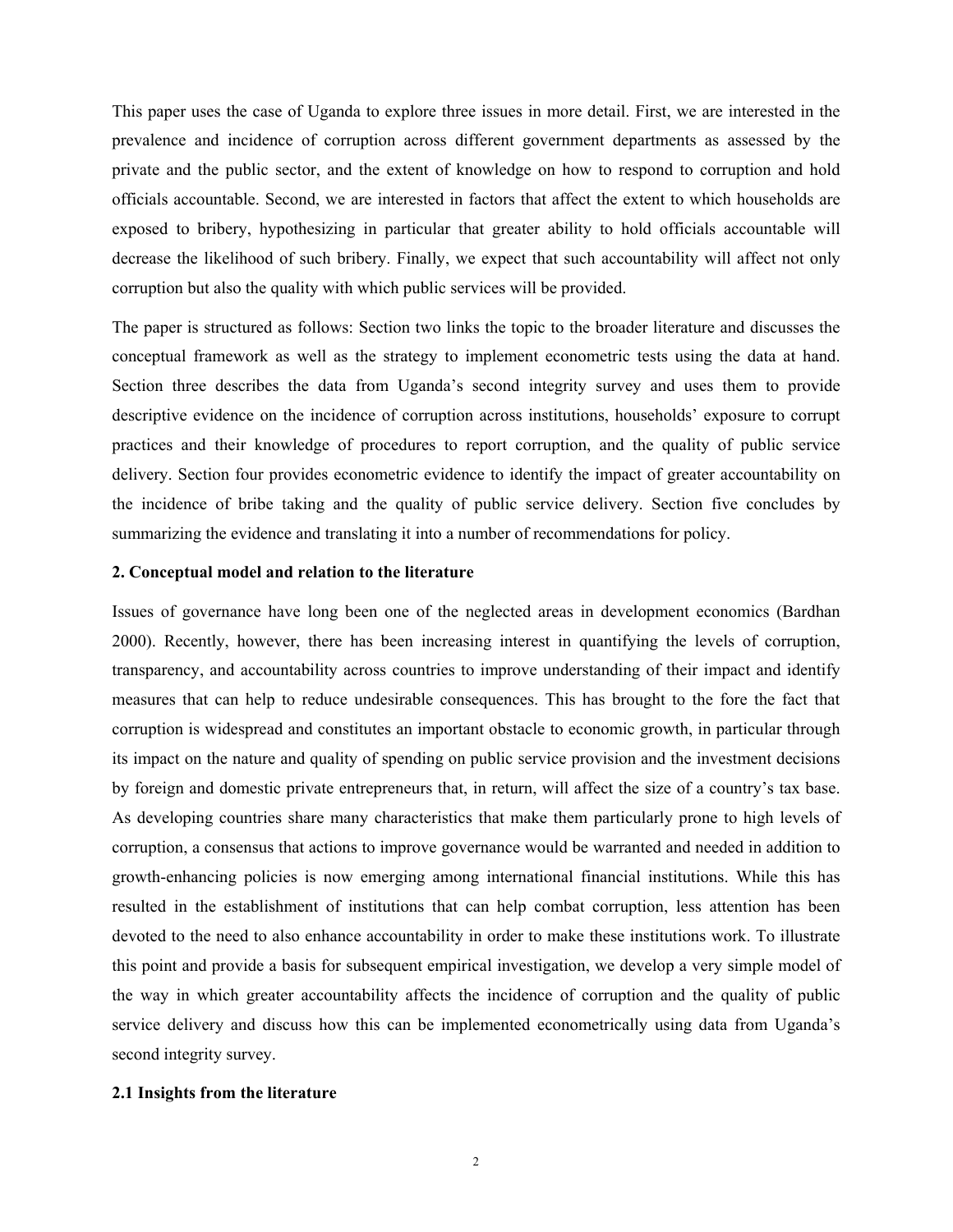Thanks in part to more widespread availability of information, higher levels of economic integration and the associated greater emphasis on competitiveness and efficiency, and the reduction of ideological barriers, interest in corruption and governance has been surging in recent years (Bardhan 1997, Tanzi 1998), coinciding with greater awareness of the importance of institutions in the process of development (Nugent and Robinson 2002, Acemoglu 2003). As private investment is likely to be a key determinant of growth in most developing countries (Bengoa and Sanchez-Robles 2003), a conjunction of institutional features that have been commonly lumped together under the heading "investment climate" becomes of critical importance In fact, based in most instances on assessments by outside investors or local experts, cross-country indicators to assess various aspects of this phenomenon, compare them, and measure their impact have been developed by academics (Feld and Voigt 2003), independent institutions such Transparency International (Eigen 2002) and the World Bank (Djankov 2002, Batra *et al.* 2003).

Descriptive evidence based on these efforts highlights that a combination of high taxes, arbitrary regulations, policy uncertainty, and low quality of public service delivery and ill-developed financial markets are universally perceived as key constraints to business development. These phenomena are not independent of each other but can in many cases be traced to high levels of corruption that significantly reduce the scope for economic growth and development. This is confirmed by a large number of crosscountry econometric studies that have used indices of different aspects of the phenomenon to demonstrate the harmful impact of corruption on aggregate growth through a variety of mechanisms (Mauro 1995, Bardhan 1997, Tanzi 2000, Mo 2001, Rivera-Batiz 2002, Feld and Voigt 2003). Although more limited, evidence from within country studies supports these results (Gomez and Gallon 2002, Fisman and Gatti 2002b). Two main channels through which such an effect comes about are the type of public services provided and the efficiency of their provision and the level of investment by private entrepreneurs.

A first channel through which corruption affects economic growth is by affecting the composition of public spending and the quality of public service provision. It has long been known that large investment projects provide greater opportunities for government bureaucrats to obtain kick-backs than spending on education and health projects or on operation and maintenance. Indeed, empirical evidence demonstrates that countries with high levels of corruption spend too little on education and health (and on operation and maintenance of past investment) (Mauro 1998), thereby resulting in a significant reduction in the productivity of public investment in countries where, partly due to high cost of raising public revenue, domestic resource mobilization is already insufficient (Ades and Di Tella 1997). This will make it harder for government to fulfill its most important role, to provide public goods (including the enforcement of contracts and protection of property rights), and to impose regulatory controls as a response to market failures. In addition to reducing economic growth, the quality of public service delivery, and foreign investment, this can, in the extreme, lead to a significant reduction in the legitimacy of the state (Tanzi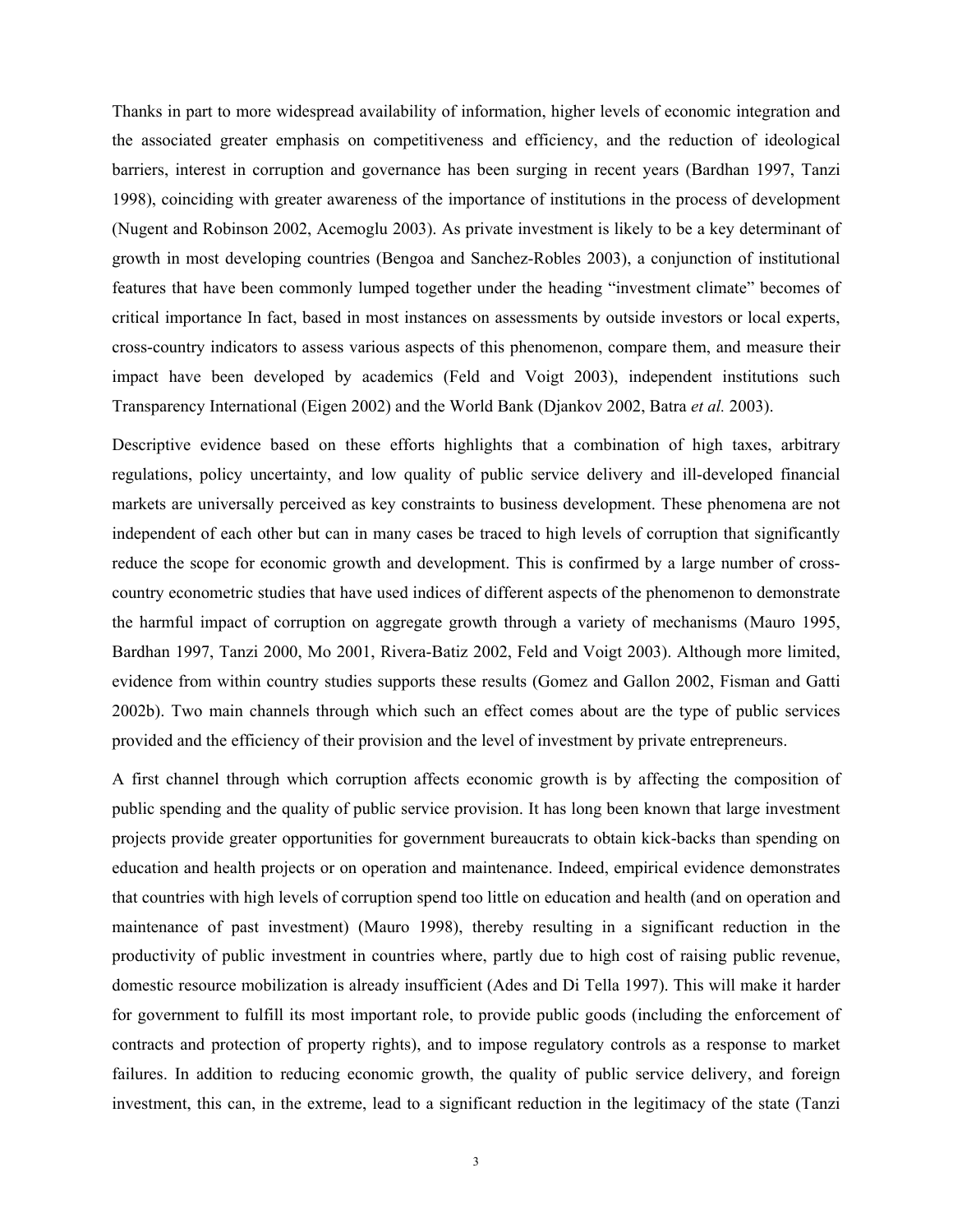1998). The lack of publicly provided infrastructure capital, in turn, has been shown to constitute an important bottleneck for the development of private firms (Reinikka and Svensson 2002) which, through creation of unnecessary barriers to entry, reduces competition and innovation by small start-up firms (May *et al.* 2002, Broadman and Recanatini 2002). In fact, this could well be one of the reasons that infrastructure investment improves economic growth only if associated with the right governance environment (Esfahani and Ramirez 2003).

In addition to this indirect effect via the level of public provision, corruption also has a more direct impact on the level of economic activity because the need to pay a random bribe in order to get things done (or even to protect a business from looting) distorts incentives and acts as an arbitrary and unpredictable tax that adds significantly to the cost of doing business in a country. There is strong evidence that levels of foreign direct investment are much higher in countries where individual freedom and respect for civil and property rights is high (Harms and Ursprung 2002). The corruption-induced increase in the transaction cost for private business has often prompted foreign investment to either enter into specific types of joint ventures or to move to other countries (Smarzynska and Wei 2001). Domestic firms are likely to move abroad to escape the net of regulations which many countries require to register a business (Djankov 2002), or in order to escape the demands of a corrupt bureaucracy and a weak legal system, they often join the informal economy, thereby further reducing the potential for generation of government revenue, provision of public goods, and economic development (Friedman *et al.* 2000).

The issue of corruption is particularly relevant in the context of economic development because developing countries share many of the characteristics that make them particularly prone to corruption (Tanzi 1998). These include a plethora of regulatory interventions, regimes of taxation that are comparatively high but contain many loopholes, non-transparent procedures, high levels of discretionary government spending, limited scope for own revenue generation by local governments (Fisman and Gatti 2002a) and bureaucrats' ability to award large rents (e.g. from natural resources and public lands or licenses) in a discretionary manner. These tendencies are exacerbated by low quality of the bureaucracy and public sector wages (Van Rijckeghem and Weder 2001), limited ability to impose administrative controls, and non-transparent rules, laws, and processes. High barriers to new business entry and soft budget constraints on incumbents are particularly important institutional factors that provide an opportunity for corruption. In fact, disproportionate dependence on aid transfers has been shown to reduce accountability and thus the quality of governance (Knack 2001). As long as the political economy of aid was dominated by the demands of the cold war environment, few donors seem to have paid attention to this issue (Alesina and Weder 2002), but this seems to be gradually changing with international financial institutions as well as bilaterals increasingly aware of the importance of good governance as a precondition to make aid achieve its desired objectives (Burnside and Dollar 2000). To address this,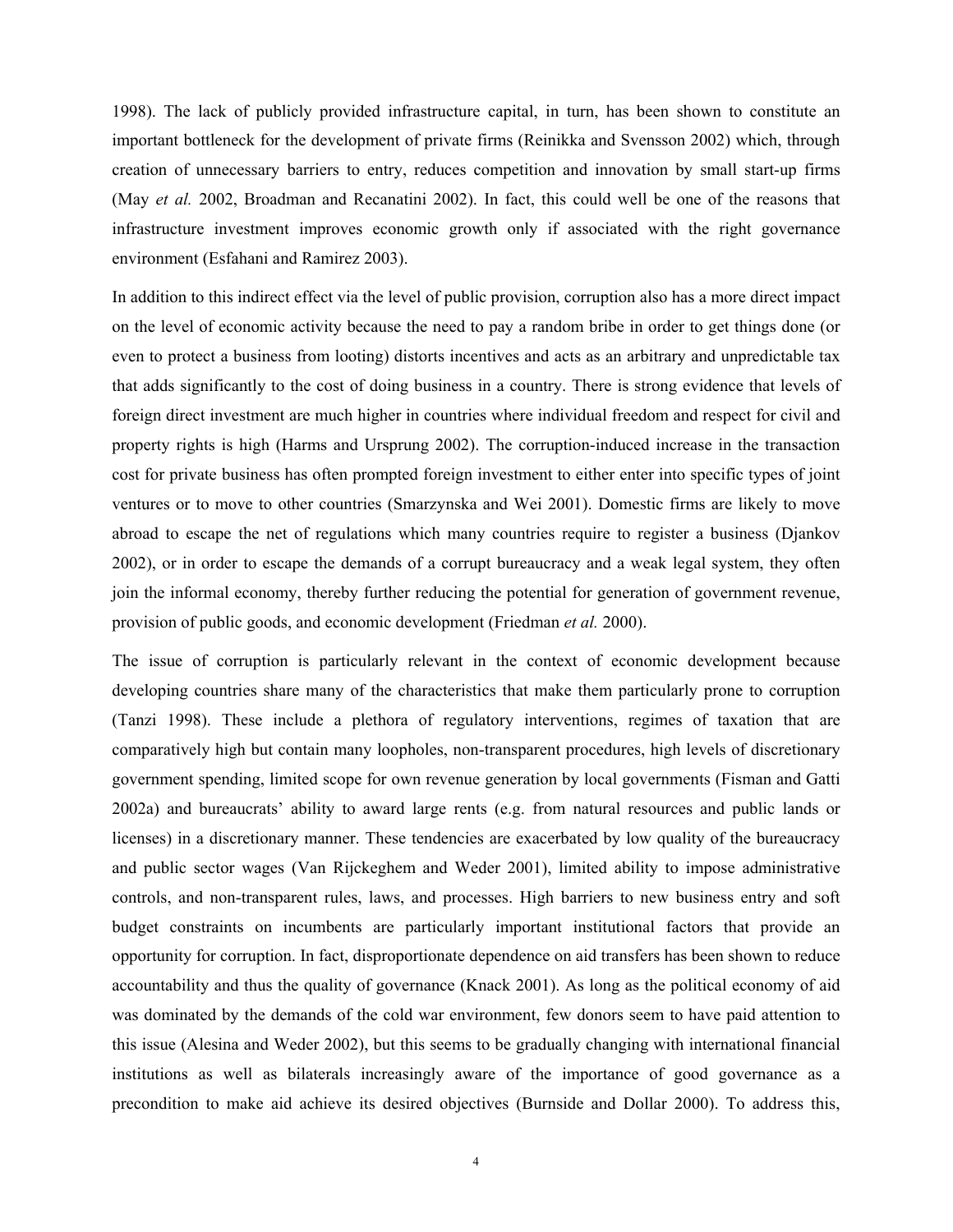donors have in many countries (including Uganda) supported the establishment of institutions to deal specifically with issues of corruption. However, little is known about the extent to which such institutions have been effective or the extent to which increased levels of accountability would help improve their effectiveness, as would be suggested by a number of recent studies that have pointed to an important role of the mass media to put policy making on a more informed basis (Stromberg 2001, Besley and Burgess 2002) and demands to bring in new actors such as NGOs and to foster transparency and open debate as a means to expose corrupt practices (Merhotra 2002, Goetz and Jenkins 2002, Ebrahim 2003).

Uganda provides an interesting case to study this issue. Despite high levels of economic growth since the early 1990s, the country has ranked continuously in the bottom part of Transparency International's corruption perception index.<sup>1</sup> Low levels of transparency and accountability have been identified as potential obstacles to continued progress in reducing poverty (Francis and James 2003). The goal of reducing corruption features prominently in the country's development strategy and an Inspector General of Government (IGG) and a Ministry of Ethics and Integrity have been set up to help put this into practice. In addition, the Leadership Code Act of 2002 provides for minimum standards of behavior and conduct by leaders serving in public offices (including government departments and statutory bodies) and for an enforcement mechanism through the IGG's office. It requires leaders to declare there incomes, assets and liabilities at the time of assumption of office and thereafter every two years (Republic of Uganda, 2002a). Thus the country provides a good example to derive lessons on the incidence of corruption, the potential importance of good governance for service delivery, and the effectiveness of mechanisms to improve governance and accountability.

#### **2.2 Conceptual model**

 $\overline{a}$ 

Assume that a public administrator receives exogenously given transfers (e.g. from central government) of size *Mp* to provide public goods and at the same time has to approve private investments of size *Mq*. The monetary benefit to the administrator from investing *x* in public goods or from an investment of *x* by the private sector is given by the functions  $b_p(x)$  for public and  $b_q(x)$  for private investment, respectively. We assume that these functions are well-behaved (i.e.  $b'(x) > 0$ ,  $b''(x) < 0$  and  $b(x) < x$  for any  $x$ ).<sup>2</sup> In each case, the administrator has the possibility of diverting a share  $l_i < 1$  ( $i=p, q$ ) of the money involved to own use. This money can be kept if the looting is not detected but an amount  $d_i(x, x)$  with  $d'(x) > 0$ ,  $d''(x) > 0$ and  $d(x)$  *x* has to be repaid if diversion of *x* is detected. The probability of being detected is  $p(a, I)$  which has as its functions the level of accountability *a* and the institutional framework *I* and which is concave in both its arguments. The problem of the administrator is then to choose  $l_i$   $(i=p,q)$  to maximize

<sup>&</sup>lt;sup>1</sup> While the expansion in the number of countries in the corruption perception index compiled by Transparency International makes a consistent assessment more difficult, Uganda ranked as  $43<sup>rd</sup>$  out of 51 countries in 1996 (the first year when the country was included),  $74<sup>th</sup>$  of 85 in 1998, 80<sup>th</sup> out of 90 in 2000, and 113<sup>th</sup> out of 133 in 2003.

<sup>&</sup>lt;sup>2</sup> The latter just implies that the monetary benefit will not be greater than the amount invested.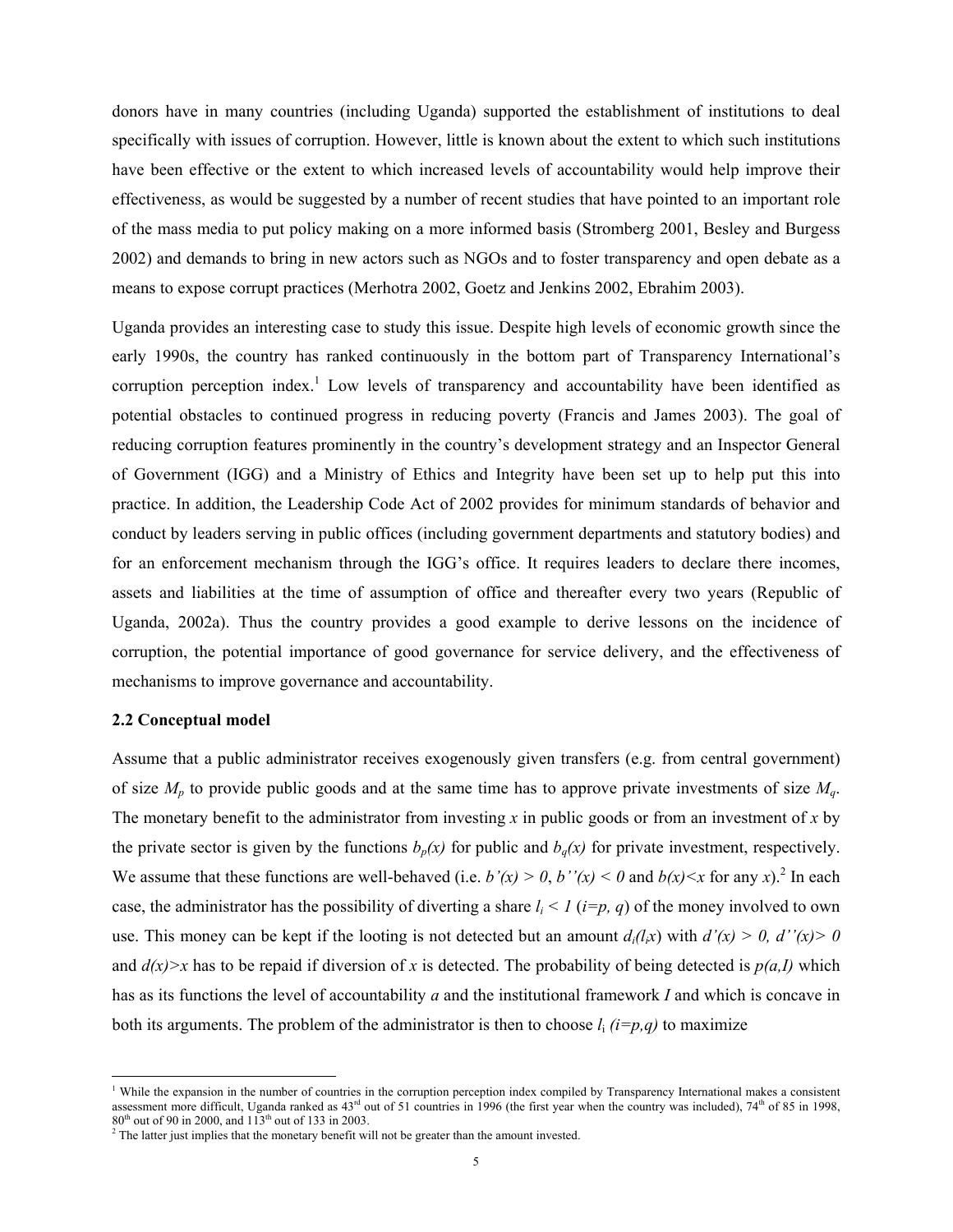## $b_i[M_i(l-l_i)] + M_i l_i - p(a,l)d(M_i l_i)$  (1)

Solving this problem will yield equilibrium levels of "theft" or corruption  $l^*$  ( $M_i$ ,  $a$ ,  $l$ );  $i=p,q$ . It is intuitive and easy to show that, for any given  $M_i$ , the derivatives of  $l^*$  with respect to its second and third element are non-positive. In other words, since for any interior solution, the administrator will embezzle funds up to the point where the expected loss from being caught equals the marginal benefit from the investment, any improvement in accountability or institutional quality will reduce the level of embezzlement and thereby automatically increase the amount of money that is spent in productive public or private investment. The implication from the model, and the central hypothesis to be tested empirically below is that, within any given institutional setup, higher levels of accountability will be associated with public servants being less likely to demand bribes from the private sector and, in the public sector, have greater incentives to not only demand less fees for their services but also deliver them more effectively.

## **2.3 Empirical implementation and estimation strategy**

As our data contain information on bribe taking as well as a subjective assessment of changes in the quality of public service delivery, the key issue to be confronted before being able to proceed to estimation is to find an empirical correspondence for accountability and institutional quality (*a* and *I* in equation 1). As to the institutional framework, we assume that the only source of variation in institutional quality is across sectors, implying that we can use sectoral dummies to absorb differences in this variable. As a measure of accountability, we use the share of households who indicate to know where and how to report cases of corruption, something that can be justified in a situation where, as in the case of Uganda, an explicit anti-corruption policy exists and institutions to enforce this policy have been established, but very few households actually know how to make use of these institutions.

One econometric issue that arises in this context is that those who are more likely to be subject to corrupt practices or who have been hurt by corruption in the past and those for whom such knowledge is more easy to acquire will be more likely to make the investment needed to find out how to report corruption. This implies that knowledge of ways to report corruption is not exogenous and that, in order to obtain an unbiased estimate, instrumentation will be needed. The level of education will make it easier to acquire information on how to report corruption but is extremely unlikely to directly affect the probability of being affected by corruption and can therefore be used as an identifying instrument (Greene 1995). If the knowledge on corruption were measured as a continuous dependent variable, standard two-stage least squares could be used to deal with this problem. In cases with a limited dependent variable, using the predicted value from a first-stage probit regression does produce unbiased results (Angrist 1991). We therefore first estimate a probit equation for households' knowledge on how to report corruption

$$
K_i = \alpha_1 + \alpha_2 X_i + \mu_i \qquad (2)
$$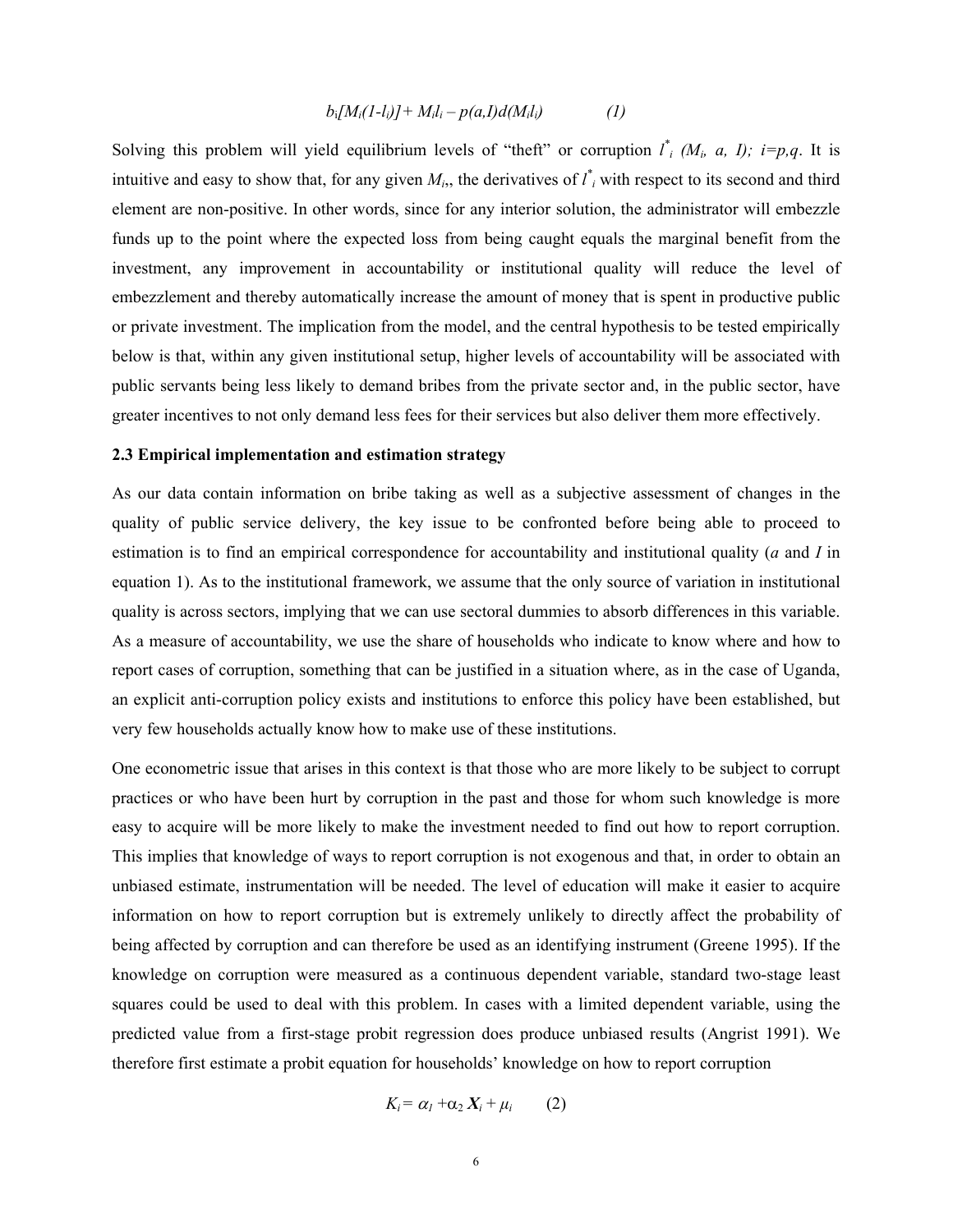where  $K_i$  is an indicator for whether or not the household reported to know the procedures for reporting corruption,  $X_i$  is a vector of household characteristics, and  $\mu_i$  is an iid error term. In particular,  $X_i$  includes the head's educational qualification, the household's level of consumption expenditure and wealth (as proxied by dummies for ownership of the house, a bicycle, or a motorized vehicle) as well as the mean expenditure in the village, the sector of main economic activity, a dummy for rural areas and regional dummies. We expect that higher levels of education and asset ownership and employment in formal sectors of the economy will all increase a households' likelihood of knowing the necessary procedures and use the predicted value as one of the right hand side variables in subsequent regressions that aim to test the impact of accountability (as proxied by this variable) on the incidence of bribe-taking and the quality of public service delivery.

*Determinants of bribery:* As the survey at hand provides a direct measure of whether or not a household who, during the last 6 months had approached a specific institution, was required to pay a bribe as well as the amount that needed to be paid, we can estimate an equation of the form

$$
B_i = \alpha_1 + \alpha_2 K_i + \alpha_3 Z_i + \mu_i \qquad (3)
$$

where  $B_i$  is an indicator of whether or not a bribe had to be paid,  $K_i$  is the predicted value from regression (2) as discussed above,  $Z_i$  is equal to the vector  $X_i$  as defined above with the exception that educational attainment is not included, and  $\mu_i$  is again an iid error term. Based on the conceptual discussion, we expect  $\alpha_2$ , the coefficient on our measure of accountability, to be negative and highly significant. To assess whether there are externalities from knowledge at the village level we also include the level of predicted knowledge at the village level.

*Quality of public services:* There are two reasons to complement the above regression on determinants of bribe-taking with information on the quality of public services. One is that the former regressions could suffer from selectivity bias to the extent that certain households may not even approach government institutions because they expect not to be attended or to have to pay bribes. A second one is that, higher levels of accountability might have an independent impact on public servants' motivation to provide services in an effective manner. As the quality of public services will be affected by many factors (e.g. the pre-existing level of infrastructure, staffing levels, etc.) that are not available in our data, we complement the analysis of the level of satisfaction with an assessment of *changes* in the perceived quality of service delivery. As is well known in the literature, use of changes eliminates time-invariant fixed effects and will thus produce estimates that are less likely to be affected by bias. Defining *Qijk* as the (perceived) quality of provision of service *k* by individual *i* in village *j* and *∆Qijk* as the change in this variable, the equation to be estimated is given by

$$
\Delta Q_{ik}/\Delta Q_{ik} = \alpha_l + \alpha_2 K_i + \alpha_3 C_j + \alpha_4 S_j + \alpha_5 R_j + \mu_i \qquad (4)
$$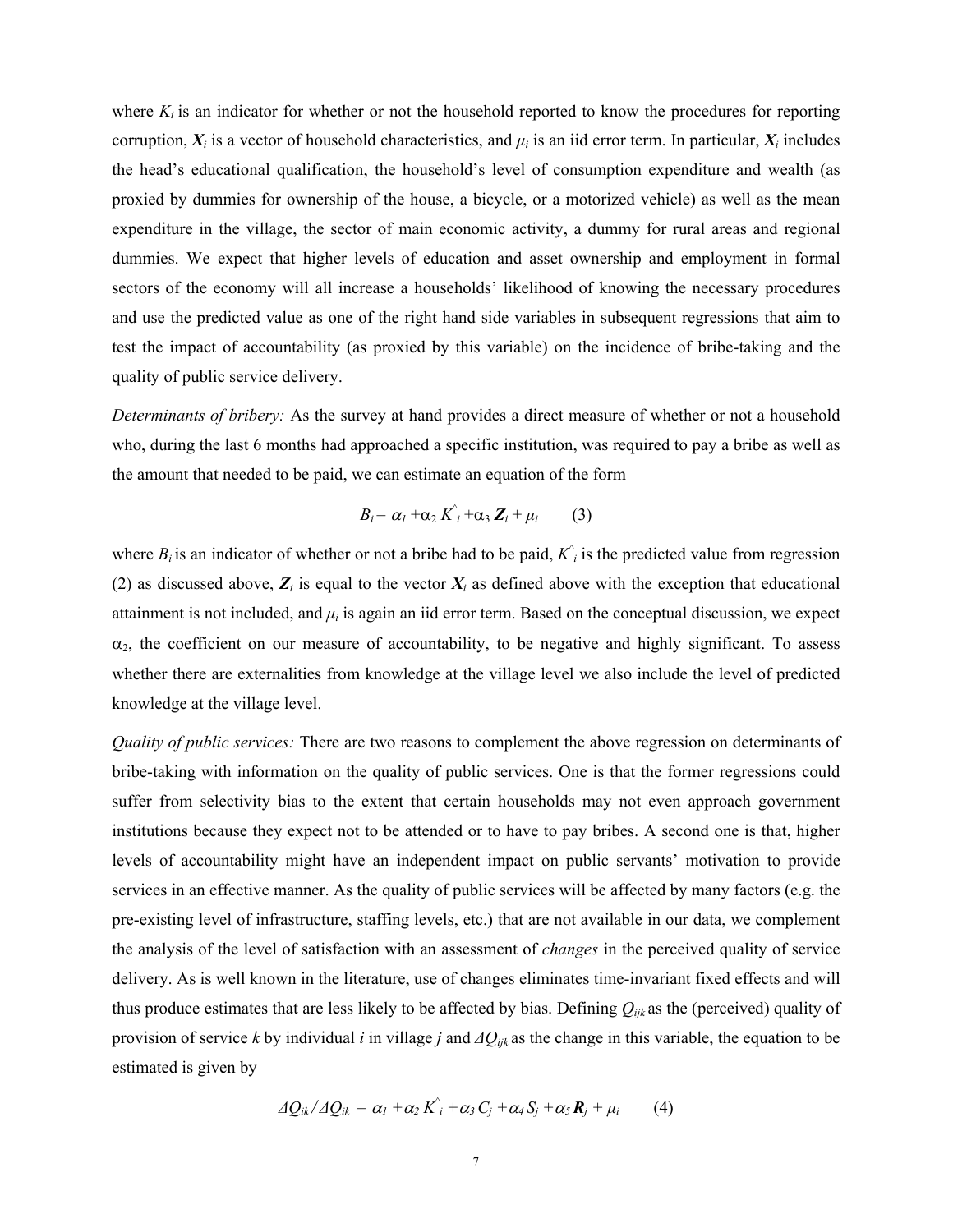where  $K^{\hat{i}}$  is the predicted knowledge of reporting procedures as defined earlier,  $C_j$  and  $S_j$  are the mean levels of corruption and expenditure, and  $\mathbf{R}_j$  is a vector of regional dummies, all for village  $j^3$ . The rationale for these variables is straightforward: while we expect households' knowledge on how to report corruption to improve the incentive structure for bureaucrats, higher levels of pre-existing corruption would reduce the level of service quality and dampen the impact of better knowledge. At the same time, higher levels of village wealth are likely to increase the amount of resources available and thus make improvements in service quality more likely. This implies that we expect  $\alpha_2$  and  $\alpha_4$  to be positive and  $\alpha_3$ to be negative.

#### **3. Data and descriptive evidence**

Uganda's second national integrity survey provides evidence on perceptions regarding corruption by firms and public sector employees which are used to illustrate the importance of the issue. We then discuss descriptive statistics from household level data on the extent of bribery, the quality of public service delivery, and knowledge of measures to reduce corruption to provide the background for subsequent econometric investigation.

### **3.1 The Uganda National Integrity Survey**

 $\overline{a}$ 

Our data come from the Second National Integrity Survey which was conducted for the Inspectorate of Government in the second half of 2002 to improve the empirical basis for policies and programmes to assess the incidence of corruption in different institutions and strengthen accountability and the quality of public service provision (Republic of Uganda 2002b). The survey covered 12,190 households in 55 of Uganda's 56 districts that were in existence at the time the sample was drawn. In addition, an institutional module was administered to 618 private entrepreneurs as well as 480 public sector representatives.

The goal of the *household* survey was to be representative at the district level. In each district, 20% of the sub-counties were randomly selected, starting with District Headquarters. Within these, two to three local councils (LC1s, the lowest administrative units) and subsequently households were selected randomly. The *public sector* survey was administered in eight districts – two in each of the country's four regions: Central, East, West and North.<sup>4</sup> A list of institutions and their respective representatives was drawn up with the goal of interviewing all units responsible for administration of law and order or provision of public services at the national, district, or sub-district level. While the non-response by Ministers at the national level was substantial, the sample is fairly complete at the district and sub-district level, consisting of about 60 interviews for each of the eight districts. For the *private sector* survey, the database of firms

<sup>&</sup>lt;sup>3</sup> In each of these cases, respondents were asked to assess the level of improvement on a 1-5 scale. Table 8 provides results for the determinants of "significant" (top ranking) and "moderate" (second ranking) improvements in each of these sectors. 4

These are Kampala, Lira, Mbale/Tororo, Mbarara, Arua, Jinja(Lugazi/Kakira), Masaka and Kasese.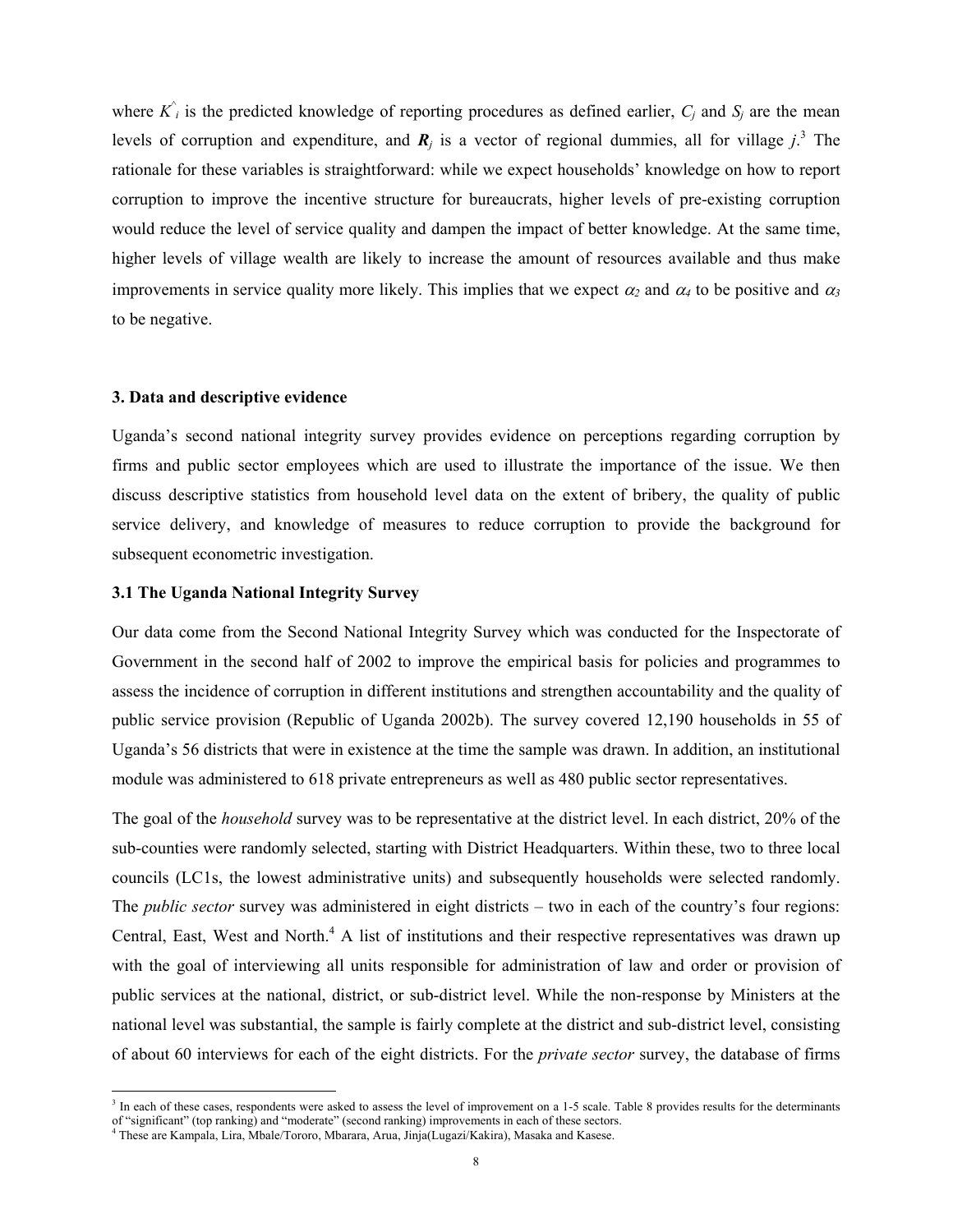paying VAT in the same eight districts where the public sector survey was implemented was used as a sample frame, even though this is far from being an ideal solution.<sup>5</sup> One implication is that the sample, with a total of 623 interviews, is strongly biased towards Kampala where about 60% of the enterprise interviews were conducted. A second consequence is that, even though efforts were made to adjust the sectoral composition of the sample, the final distribution of interviews by sector is quite different from the contribution of different sectors to the country's GDP.<sup>6</sup> This implies that, at least in geographical terms, the private and public sample are likely to be quite complementary to each other and leads us to interpret their results jointly in the discussion below.

#### **3.2 Assessment of corruption by entrepreneurs and public officials**

Compared to households who, if they were not in contact with officials, may not have a good basis for an assessment of corruption issues, those included in the public and private sector surveys are all likely to have had first hand experience of dealing with the public sector and, in the case of private firms, are likely to use this as the basis for economic decisions. We focus on respondents' perceived level of corruption in different government institutions. Table 1 lists, in ascending order, the share of respondents from public and private sectors, respectively, who rated a certain government department as "not honest" or "highly corrupt".<sup>7</sup>

The table illustrates that the incidence of perceived corruption varies widely. A significant number of institutions, led by the Central Bank, the Ministry of Foreign Affairs, the Office of Ethics and Integrity, and the Ministry of Finance, but also including the Parliament, the Ministry of Education, and the President's Office were perceived to have a high level of integrity. The IGG, the Ministry of Health, the Privatization Unit, the Immigration Department and courts are perceived to be more susceptible to corruption. Finally, institutions perceived to be most corrupt are (in descending order) the traffic police, the Uganda Revenue Authority, Tender Boards, the Electoral Commission, the non-traffic part of the police, and the Ministry of Defense. This suggests that, while confidence is high in top levels of the executive, it is limited for the institutions that are meant to implement decisions and the organs for enforcing the law. Comparing columns 1 and 2 of table 1 illustrate that the ranking of institutions' level of corruption is quite consistent between private and public sector respondents; though there are slight differences in ratings these rarely affect the ranking of institutions.<sup>8</sup>

<sup>&</sup>lt;sup>5</sup> As the Uganda Bureau of Statistics (UBOS) was still in the process of completing its Census of Business Establishments, it was not possible to use the a more comprehensive register of businesses instead, despite the obvious shortcomings of the VAT register. The key issue to bear in mind in interpreting the results is that, given that the VAT register contains only about 6000 firms, compared to 160,000 expected to be included in the list of establishments maintained by UBOS, this biases the sample in favor of larger and more formal firms, most of which have more than 5 employees.

<sup>&</sup>lt;sup>6</sup> In the final sample, 13% of the establishments are from agriculture, 16% from manufacturing, 56% from services, 12% from construction, and  $3\%$  from other sectors (including mining).<br><sup>7</sup> Respondents were asked to rank corruptability of different public institutions on a scale of 1-3 and, for each institution, did have the option of

not responding (i.e. do not have an opinion").

<sup>&</sup>lt;sup>8</sup> Column 4 marks cases where the difference between the private and the public sector's assessment is statistically significant at the 1% level. The main difference between public and private responses is that public sector employees identify the ministries of finance and works, as well as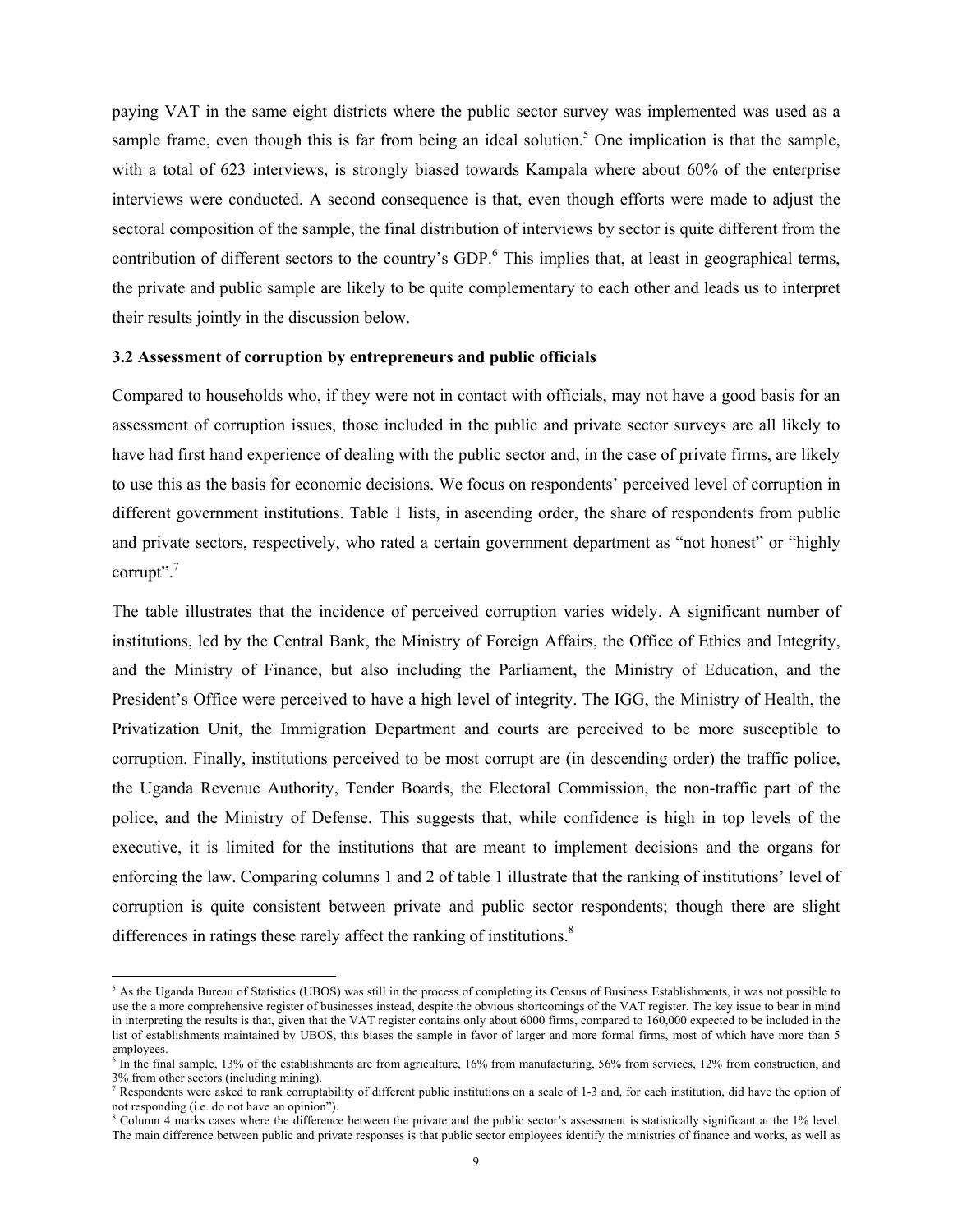To gain an idea of the perceived severity of corruption, respondents were asked to assess the presence of five increasingly severe forms of corruption, namely favoritism, bribery, embezzlement, extortion, and fraud in the typical government department.<sup>9</sup> Results, separately for the public and private sector, as well as for different types of private entrepreneurs, are presented in table 2. This confirms that, even though more severe forms of corruption are perceived to be less common, the overall level of confidence in public institutions is quite low: more than three quarters of the respondents believe that favoritism, bribery, and embezzlement are fairly common, prevalent, or very prevalent while 56% do so for fraud and 42% for extortion. The picture does not change too much if one focuses only on those who rank different phenomena as either prevalent or very prevalent: 61% believe that favoritism is prevalent, 50% do so for bribery and embezzlement and 28% and 18%, respectively, believe that fraud and extortion are prevalent.

While one would expect public employees to assess the quality of public institutions more favorably than respondents from the private sector, differences between the two are less pronounced than one would think, echoing other studies in Africa (Goldsmith 2003): Bribery is more of a concern to foreign and local corporations than the rest. By comparison, foreign (but not local) corporations complain less about embezzlement and extortion. While favoritism seems to be a complaint particularly of local corporations, there are no systematic differences in the ranking of fraud across different parts of the private sector.

#### **3.3 Households' experience with corruption and public service provision**

Household level data allow us to complement the above ranking with measures of incidence and impact of corruption on the broader population. Table 3 reports descriptive statistics for the sample which, in view of the forced inclusion of district headquarters, is somewhat biased towards urban households.<sup>10</sup> This can be illustrated by comparing the results to what is obtained in the nationally representative Uganda National Household Survey (UNHS). We find that 15% of households, as compared to about 25% nationally, are female headed and that only 59%, as compared to about 80% in a national sample, are rural. The income gap between rural and urban areas is illustrated by the fact that 73% of the bottom quintile are from rural areas, compared to 44% in the top quintile. As to economic sectors, one-third of the sample households (49% in the bottom and 21% in the top quintile) are headed by individuals whose main source of income is the agricultural sector, 21% by traders, and about another third by professionals and craftspeople.

parliament and the courts, as more corruptible than respondents from the private sector. The latter, by contrast, have less confidence in the integrity of the President's Office, the IGG and the NSSF, as well as the privatization office, the ministry of defense, the immigration department, the URA, and the traffic police.

<sup>9</sup> Corruption in general is defined as the use of public power for private gain. In this context, *favoritism* implies that benefits are obtained through personal relations between those with power and those seeking favors (jobs, land, or other property), *bribery* as the demand for payment for services that should be freely given, *embezzlement* as the diversion of public property/money for private use, *extortion* as the demand for money, services or other gains with threats, and *fraud* as the use of explicitly illegal methods to obtain such private gain. Respondents were asked to assess the presence of the different forms of corruption in government on a 1-5 scale where 1 implies non-existent, 2 very limited, 3 fiarly common, 4 prevalent, 5 very prevalent.

<sup>&</sup>lt;sup>10</sup> Despite repeated requests, we were unable to obtain weights that would have allowed to generate nationally representative figures.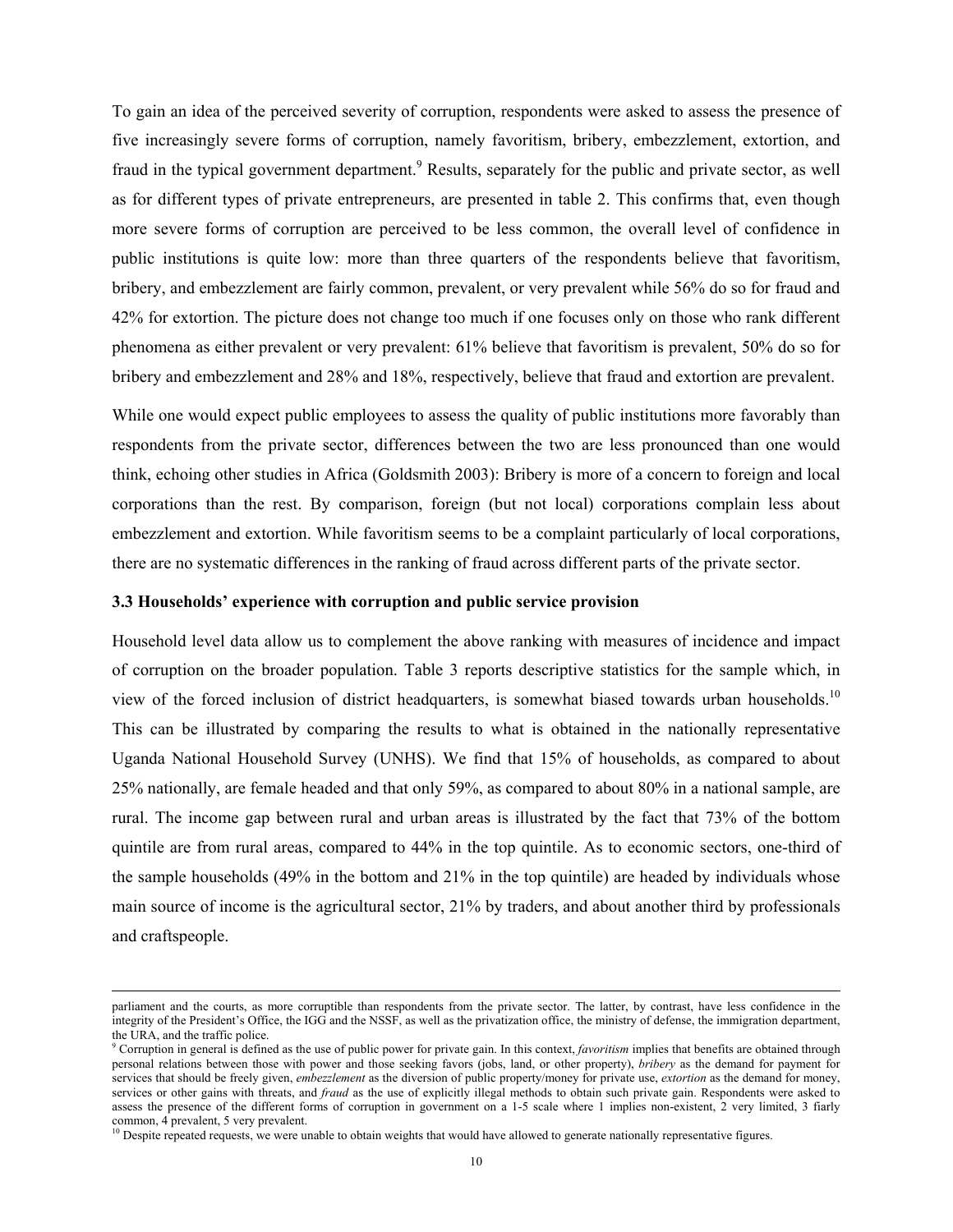Our indicator for incidence of corruption is whether, upon personally contacting a particular institution, a household was forced to pay a bribe for services that should have been delivered for free. The top panel of table 4 provides descriptive evidence for the aggregate and by expenditure quintile.<sup>11</sup> Not surprisingly, the share of households who have done so varies: Panel 1 illustrates that about two thirds reported to have approached a health institution, about 44% and 40% education or local administration, respectively, and about 22% the police and institutions charged with providing productive services. Poorer households had generally less contact with the institutions of concern.<sup>12</sup> As this may result in selectivity bias, we complement analysis of these households' actual experience of bribery with the perceived satisfaction with service provision by *all* households in the sample as discussed in more detail below.

Panels 2 and 3 illustrate that the evidence on corruption is broadly consistent with the ranking of different institutions in the institutional part of the survey: Education emerges as the least corrupt with only 7% of users having had to pay bribes, followed by local administration (15%), health (21%), and productive services  $(26\%)$ .<sup>13</sup> The police emerge as the country's most corrupt institution - 36% of the households who had contact with them reported that they had to pay a bribe. The median bribe paid varies from USh 3,000 for administrative services to 15,000 for the police.<sup>14</sup> In most cases the share of poor users who had to pay bribes was below average and the amount of bribe paid by them less than for the rich, consistent with some wealth-differentiated access and the finding that administrators discriminate among clients to extract maximum revenue (Svensson 2003).

Rankings of departments in terms of users satisfaction with the services provided, as reported in the second part of the table, suggest that users of health, education, and local administration are most content (6.8, 7.6 and 7.2% "highly" satisfied and 29.1, 38.6, and 24.6% "somewhat satisfied"). By comparison, only 1.8% and 3.3% of the population are "highly" and 9.4 and 12.7% "somewhat" satisfied with police and productive services, respectively. The variation in assessment of institutional quality over the income distribution is more marked than in the case of bribe-paying. For example, less than 2% of the bottom two quintiles are highly satisfied, as compared to 6.4% in the top quintile. Thus, contrary to what one would expect given lower demand for bribes from low-income groups, the poor are consistently less satisfied with the quality of service provision than are the rich, even though the latter pay more bribes. This could imply that many of the poor may not even try to access services because they expect not to be attended or not able to pay the fees needed and that looking at actual bribe payments will thus not be sufficient.<sup>15</sup>

 $\overline{a}$ 

<sup>&</sup>lt;sup>11</sup> Here and below, we distinguish education, health, the police, local administration, and institutions to provide productive services (including those under the ministries of economy, agriculture, water, forestry, and

<sup>&</sup>lt;sup>12</sup> At least in the case of education, this does not mean that they did not use the services under concern.<br><sup>13</sup> Survey data indicate that the abolition of user fees in the health sector with effect from March 2001 has b effective way, resulting in a significant reduction of the households who reported to have had to pay such fees in the 2002/03 National Household Survey (Deininger and Mpuga, 2004). Unfortunately we do not have data on the incidence of bribe taking before this policy change. The fact that about one fifth of those who used health services reported having to make some (unofficial) payment suggests that, even though governance remains an issue, concerns that the abolition of user fees would cause officials to demand side payments rather than official fees were unfounded.<br><sup>14</sup> 1 US\$ is equivalent to about 1,800 USh and that the average daily wag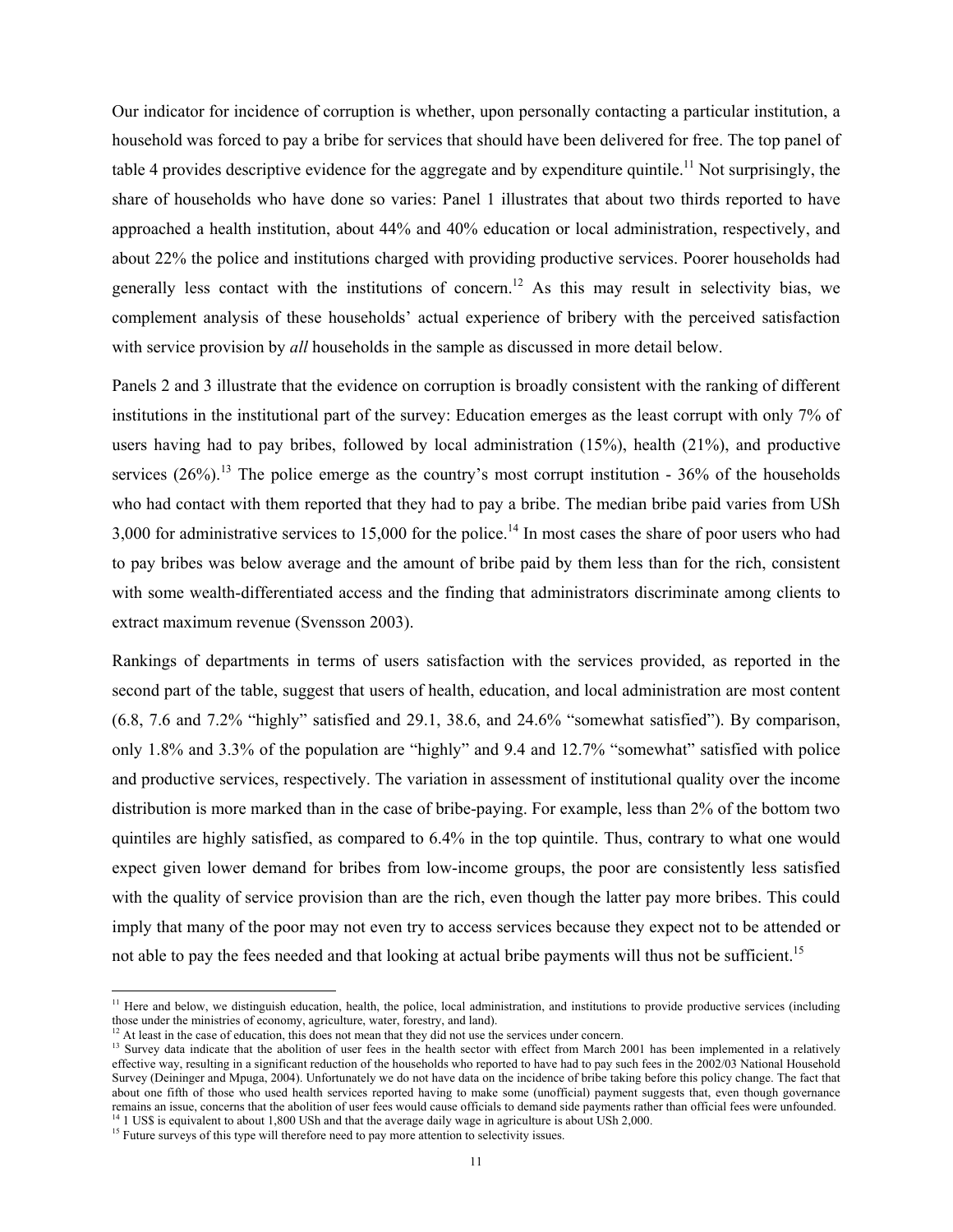Given that there are many factors (e.g. levels of staffing and pre-existing infrastructure) that would affect the quality of service provision but on which we do not have data, econometric analysis might produce biased estimates. Some of these problems can be avoided by looking at *changes* rather than levels in the quality of service provision. Information on such changes over the last 4 years is available only for education and health. The pen-ultimate panel of table 4 illustrates that about 11% and 44% of households thought that teaching had improved or somewhat, respectively, as compared to 17% and 52% who believe the same for school buildings, 12% and 48% for education facilities (i.e. books and other materials), and 8.5 and 48%, respectively for health services.

The bottom panel of table 4 highlights that, despite a relatively high prevalence of corruption, few of the incidents are actually reported and knowledge about how to do so remains limited. Compared to nearly one third of households who reported to have paid at least one bribe during the last 6 months, only 4.5% indicate that they ever reported an incident of corruption. More importantly, about 40% of the sample know of corruption cases that they failed to report. According to the survey, the single most important reason for not doing so is lack of knowledge on the necessary procedures (40%), followed by other reasons (28%), households being afraid to offend others (19%), and reporting not being worth the bother (13%). This suggests that the large majority of corruption cases in Uganda go unreported -and without consequences- not primarily because people fear the social consequences or doubt the effectiveness of doing so but because of a lack of knowledge on procedures. The fact that only 21% of the overall population (13% in the bottom quintile as compared to 28% in the top quintile) know how to report corruption highlights that, in the absence of knowledge on the applicable procedures, establishment of national anti-corruption commissions make little difference at the field level.

Before proceeding towards an empirical assessment of the impact of different institutions on the variables of interest, we review responses on the type of institutions perceived to be most helpful in reducing corruption. Table 5 suggests that a more intense public discourse and establishment of institutions with a mandate to deal effectively with misuse of public office need to go together: while the radio, newspapers, church organizations, and local councils, rank among the most important means to help reduce corruption, the president's office, the IGG, and commissions of enquiry are equally important. One clear finding is that the police and the judiciary are not in a good position to establish higher standards of conduct but are rather part of the problem than a solution. On the other hand, regional differences point towards considerable variation across regions; for example in the North where poverty is the highest and the presence of other institutions is low, the IGG, church organizations, and the radio are rated as most important.

## **4. Econometric evidence**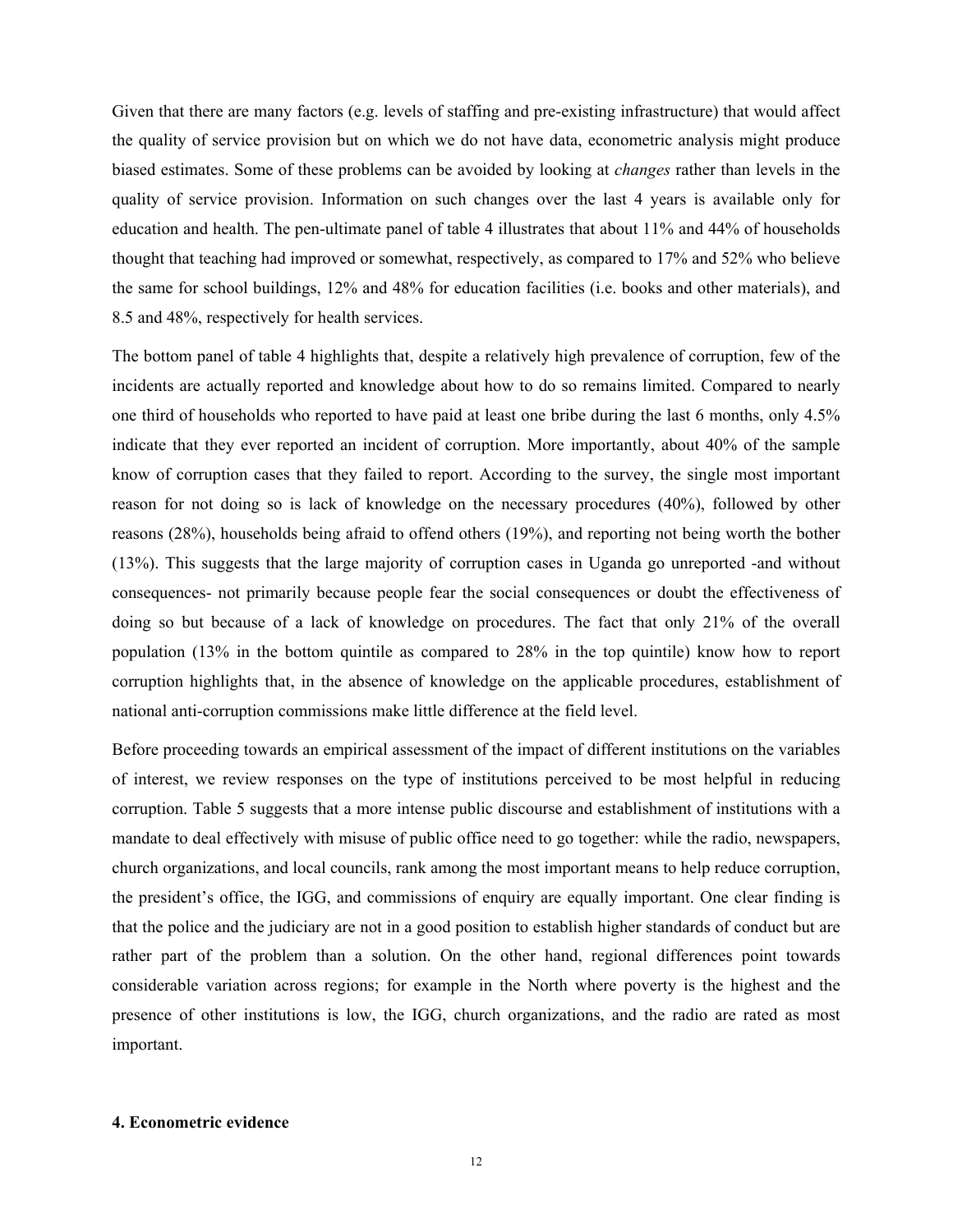Econometric analysis provides considerable support to the hypothesis that lack of knowledge on how to report irregular practices constitutes a constraint to reducing corruption and improving service delivery. Those who know how to report corruption are significantly less likely to have to pay a bribe, to be more satisfied with service delivery, and to perceive greater improvements in education and health over time. In each of the cases, the point estimate of the coefficients is large, suggesting that improving households' ability to take action against arbitrary behavior by bureaucrats is likely to improve the effectiveness of the institutions that have been established to this end and at the same time increase incentives for effective provision of public services.

#### **4.1 Knowledge of reporting and incidence of corruption**

 $\overline{a}$ 

We first report results from the instrumental equation for knowledge of reporting procedures (table 6, column 1) where the coefficients reported are marginal probabilities. As explained earlier, the predicted value is then used as a right hand side variable to help explain whether households were actually subject to corruption.

Results from the first stage equation illustrate that higher levels of education are associated with significantly better knowledge on how to report corruption; households whose head has upper primary education are 5% more likely to know the processes involved while those with secondary and tertiary education are, respectively, 10% and 17% more likely to know. While higher levels of expenditure at the village or household level are estimated to have a similar effect, they are of a much lower magnitude: according to the estimates, a 10% increase in village level or household consumption would increase the mean villager's level of knowledge by 0.14 or 0.2 percentage points, respectively.<sup>16</sup> This is consistent with the hypothesis that, although they are likely to improve knowledge and thus help reduce corruption, higher levels of economic development on their own are unlikely to have a large impact on improving households' knowledge on how to deal with corruption. Professionals are more likely (by 5.5%) to be aware of mechanisms to report corruption but surprisingly, those with higher levels of assets, proxied by ownership of a permanent house and a bicycle, are not. The fact that female headed households are significantly less likely to know how to report corruption could make them more vulnerable to such practice. Finally, there are marked differences in knowledge across regions; holding constant for other factors, knowledge seems actually to be lower in the country's central region than in others.

Results from probit regressions of the likelihood that households who were in contact with specific institutions during the last 6 months had to pay a bribe are reported in column 2 for the aggregate and column 3-7 of table 6 for individual sectors. Regressions for being affected by corruption overall point towards the importance of knowledge; according to the point estimate knowing how to address corruption

<sup>&</sup>lt;sup>16</sup> Due to space considerations, the results with mean levels of village expenditure are not reported but can be obtained from the authors upon request.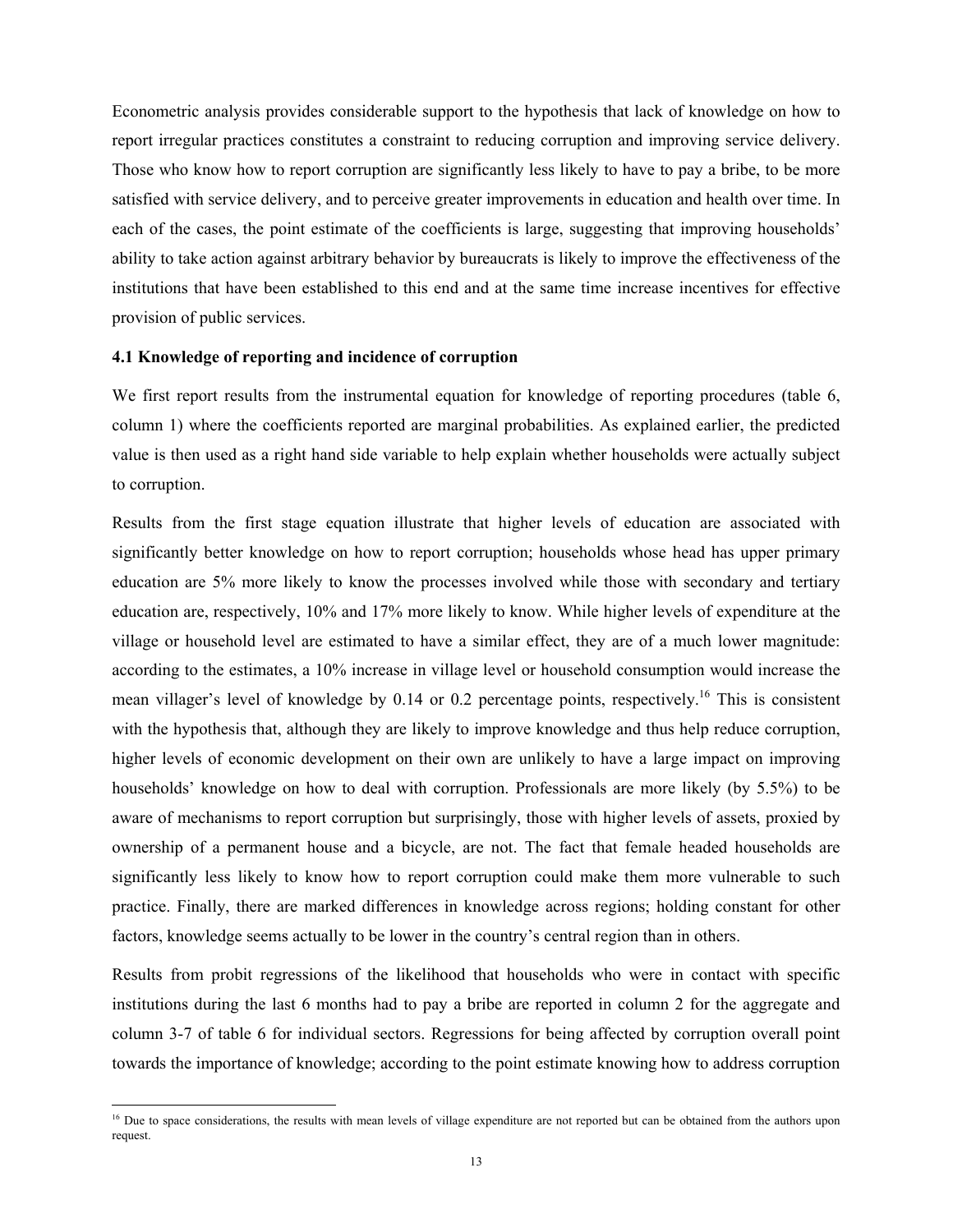reduces the probability of being subject to bribe-taking by about 25%. Consistent with what one would expect and what emerged from the descriptive statistics, affluent households are significantly more likely to be forced to pay bribes even though wealth also increases the level of knowledge on how to report; ownership of a bicycle increases the probability of being subjected to bribery by almost 3% and higher levels of consumption imply a further increase. Female headed households, in turn, are estimated to be 11% less likely to have to pay bribes, more than compensating for their being less well informed. Surprisingly, we also find that once other factors are accounted for, business people and professionals are significantly less likely (by 2% and 4%) to be forced to pay bribes than farmers (the excluded category) and that rural dwellers are significantly more likely to be subject to demands for bribes. This is consistent with evidence that often arbitrarily imposed controls constitute an important impediment for the development of Uganda's agricultural and rural sector (Ellis and Bahiigwa 2003).

This general pattern is supported by regressions for individual sectors: Knowing how to report corruption is estimated to significantly reduce the likelihood of being subject to bribery in all sectors except education. The magnitude of the estimated coefficient is largest (-0.93) for the police followed by productive services (-0.79), administration (-0.35) and health (-0.31), implying that for the police, knowledge of how to report - and presumably the ability to convincingly threaten such reporting to the officer demanding bribes - can almost eliminate bribe-taking. Concerning other variables, the regressions suggest that the police and productive services are more likely to demand bribes from those with higher levels of wealth and less from female-headed households, we also note that bribery by the police and for productive services is significantly higher in the rural than in the urban sector and (at least in the case of the police) lower for these in the business sector. However, the much smaller magnitude of all these coefficients as compared to that for predicted knowledge suggests that greater procedural knowledge is likely to be a key element in any efforts to reduce the incidence of bribe-taking.

## **4.2 Satisfaction with and improvements in service delivery**

In view of the sample selection problem discussed earlier,<sup>17</sup> we complement evidence on bribe payments by those who actually contacted officials in different sectors with factors affecting the level of satisfaction with the quality of services provided in each of these sectors.<sup>18</sup> We find that, especially in education, the selectivity problem seems indeed to have been an issue -contrary to the earlier regression, the coefficient on predicted knowledge is not only highly significant and positive but also of considerable magnitude, implying that those who know reporting procedures are 23% more likely to be highly satisfied with services in the education sector (Table 7). While the magnitude of coefficients is smaller for other sectors (from 0.196 in administrative services, 0.171 in productive services, 0.083 in health and 0.048 for the

 $\overline{a}$ 

<sup>&</sup>lt;sup>17</sup> Note that the problem can go both ways: Households may not contact officials because they are satisfied with the services they receive, i.e.

there is no reason for doing so, or because they do not expect that doing so will result in any improvement. <sup>18</sup> Doing so eliminates the selectivity problem but may provide less accurate information.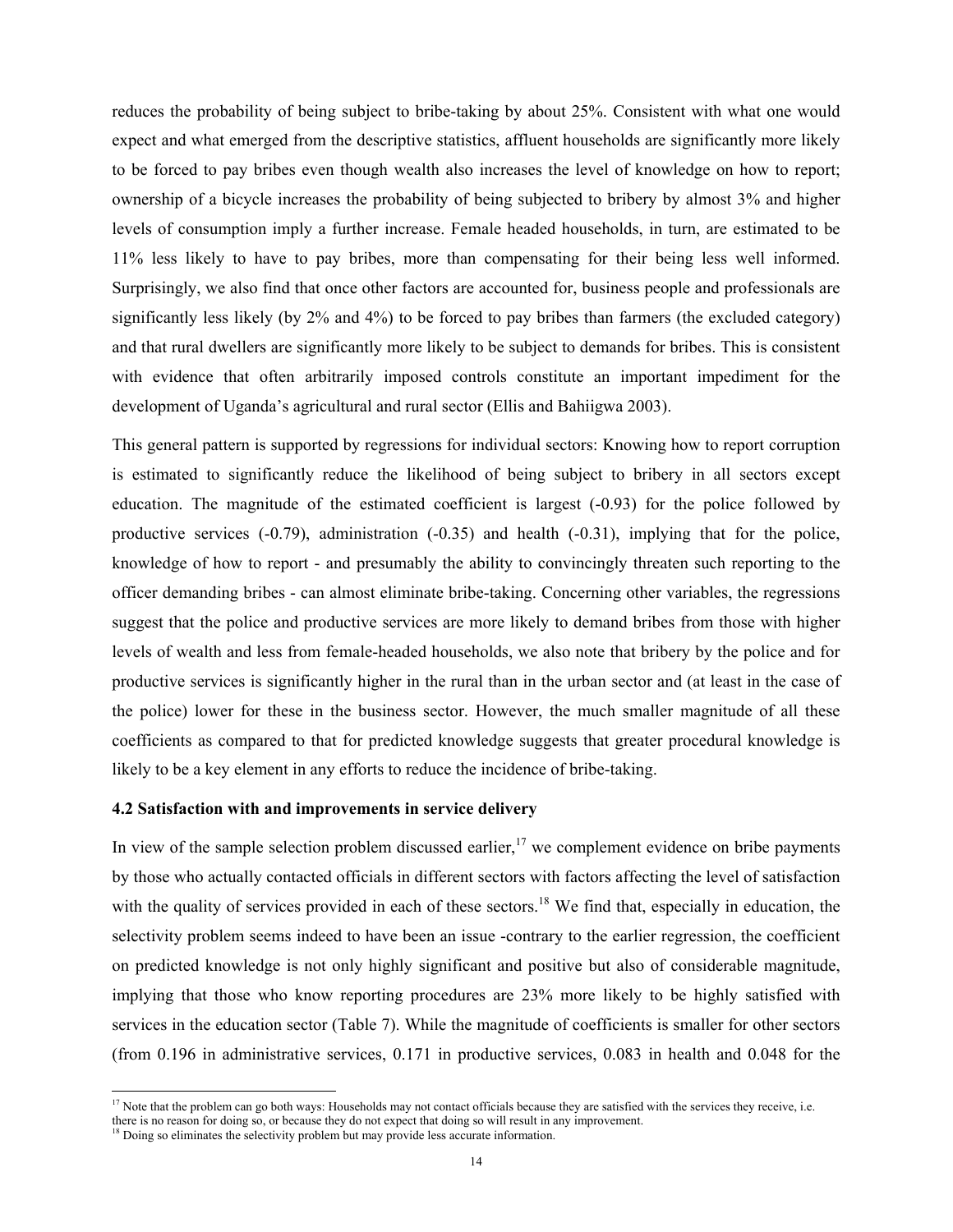police), all of them are consistently positive, suggesting that greater knowledge of reporting makes it more likely to receive high quality services, particularly because households' knowledge of how to report corruption or other misbehavior is expected to change the incentive structure for local bureaucrats. The level of corruption in the village is negative for education and health, though insignificant for the remainder, and the level of village expenditure positive and significant for education and marginally significant for health and productive services. The magnitude of the coefficient on predicted knowledge suggests that greater accountability can have a major impact on improving the quality of service delivery.

To ensure that our results do not suffer from bias due to some unobserved information, we complement evidence on levels with information on changes over time for education (separately for teaching, buildings, and other facilities) and health sectors. Results from doing so, illustrated in table 8, support our earlier conclusions in a number of ways. Predicted knowledge about reporting of corruption increases the probabilities of households' reporting improvements in teaching, buildings and education facilities and health by 36, 28, 29 and 16% respectively.<sup>19</sup> The level of corruption is estimated to have a negative and highly significant impact on teaching, though not on other elements. Village level expenditure is positive and highly significant for education but insignificant for health. This suggests that, while improvements in education were facilitated by availability of more resources, improvements in the health sector were targeted towards poorer rural dwellers. A key reason for this could be the abolition of user fees in the health sector in March 2001 as the reference period for improvements asked for in the survey (i.e. 1998- 2002) includes this but not the initiation of the Universal Primary Education program in 1996. This suggests that empowering people to hold public officials responsible can indeed have a major impact not only on reducing corruption but also on a broader improvement in the quality with which public services are delivered.

This is consistent with contributions to the cross-country literature that have identified effective provision of public services as key determinants of growth in addition to pointing out that accountability may well have an independent role that goes beyond preventing corruption and improving services. However, evidence from within a given country can help to appreciate the potential magnitude of this effect. While our estimates should be treated only as a first approximation that needs to be confirmed by evidence from other sources, they certainly suggest that, at least in the case of Uganda, a move to increase the ability of citizens to hold their (elected and unelected) representatives to account for their actions can be justified on economic grounds as well.

### **5. Conclusion and policy implications**

 $\overline{a}$ 

<sup>&</sup>lt;sup>19</sup> Although improvements in teaching, buildings, and facilities, are highly correlated, the correlation between improvements in health and education is only about 0.05.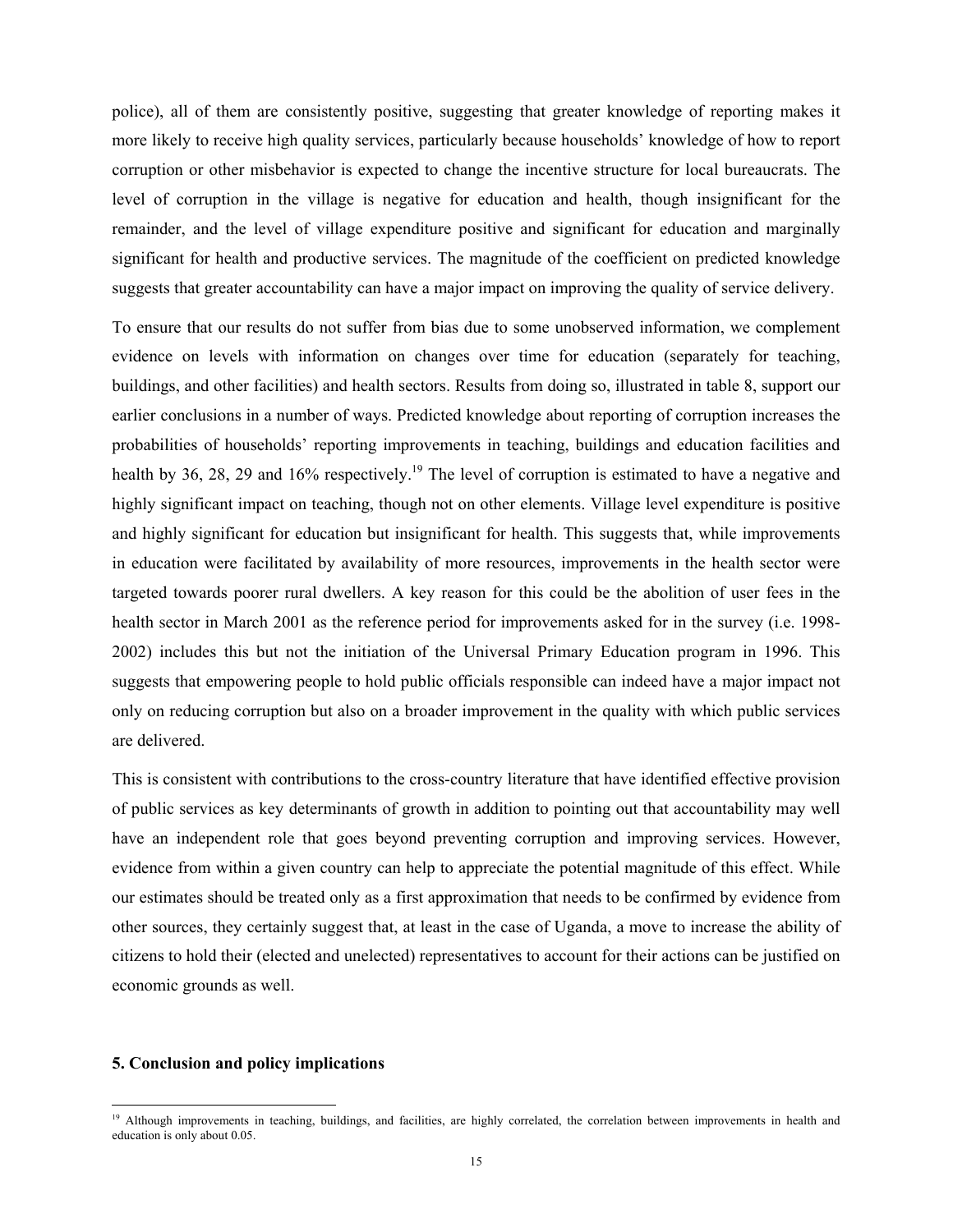While cross-country evidence on incidence of bribery and corruption and their far-reaching economic impact has drawn attention to the importance of governance, micro data at the country level are required to help identify strategies that can assist in confronting this issue in practice. This paper constitutes a first attempt at doing so, thereby illustrating not only that it is possible to design survey instruments that capture key elements of the issue, but also that doing so can yield insights and avenues for policy action.

We find that, even in a country such as Uganda that has traditionally been applauded in the area of its macro-economic policies, issues of governance and corruption remain a serious concern. Households' exposure to bribery is widespread, though differentiated across institutions. Knowledge on ways to confront corruption is limited, and satisfaction with the quality of public service provision is low. Representatives from private and public sectors have an almost unanimous low opinion concerning the integrity of many public institutions -especially those responsible for law enforcement. Respondents point toward independent institutions (including the IGG, churches, and local councils), together with a more open dialogue promoted by radio, newspapers, and television, as important avenues to reduce bribery and corruption.

Even though many households experienced corruption first-hand, lack of knowledge on appropriate procedures is an important constraint to reporting such misbehavior, which is a necessary pre-condition for action by the institutions established for this purpose. Econometric analysis confirms that households' knowledge on reporting corruption is indeed a key factor in reducing their susceptibility to being asked to pay bribes and, in addition, has a positive impact on the level of (as well as changes in) the quality with which public services are being provided. Knowledge on mechanisms to report is a key ingredient not only toward resisting the tendency of government bureaucrats to use the power bestowed on them for individual gain. The fact that households' knowledge about how to report corruption can be demonstrated to be a key element in improving the delivery of public services could imply that, by providing mechanisms to better articulate their opinions and increasing civic responsibility (and ability to resist unjustified claims), measures to increase public debate and transparency can have benefits beyond the original goal of reducing the incidence of corruption. Further exploration of this link, as well as potential mechanisms that might underlie it, would be of great interest not only for Uganda but also for other countries that share similar cultural, political, and socio-economic characteristics.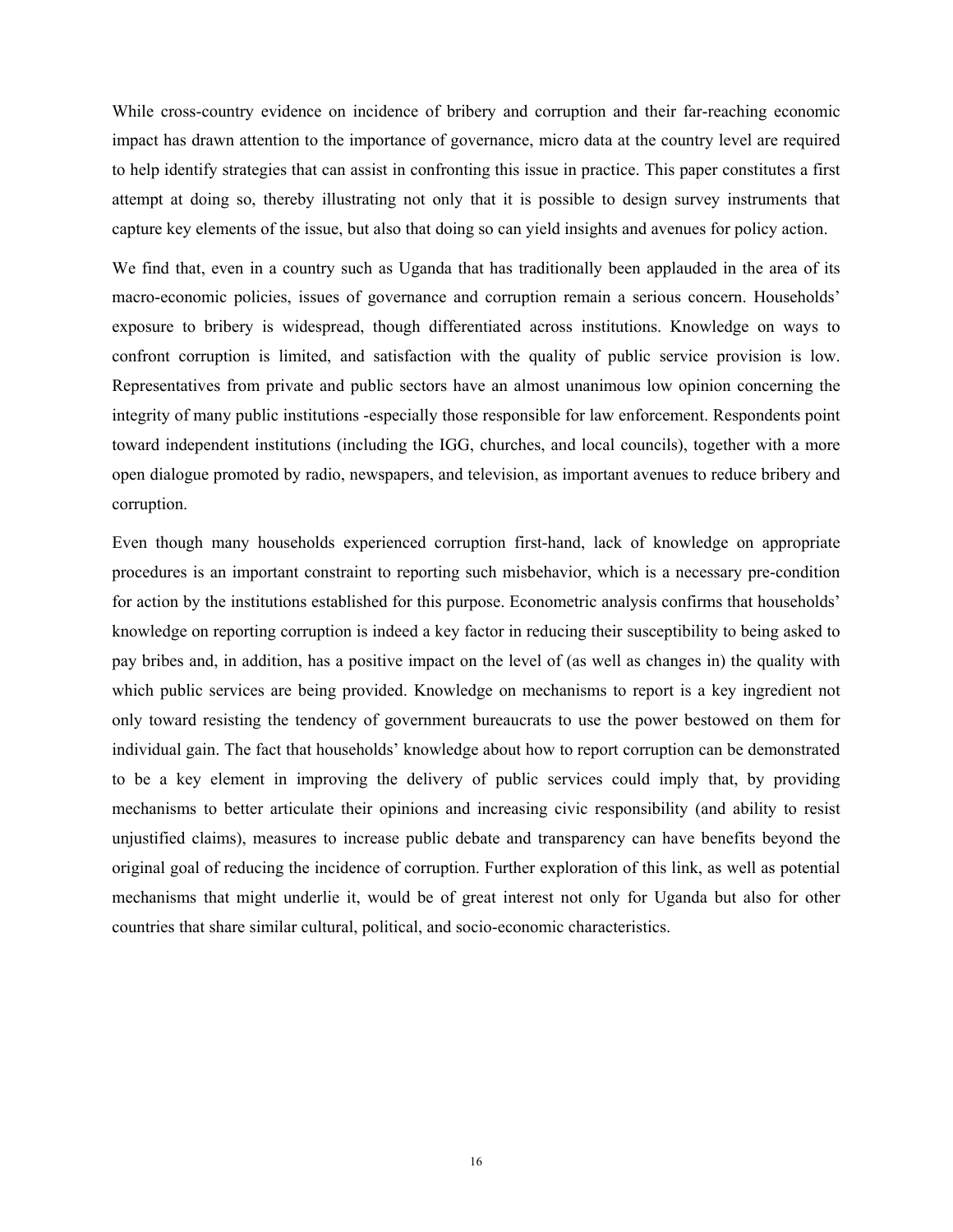|                                         | in unicreat institutions, examin by private and public sector<br>Sector of respondent | Overall |       |
|-----------------------------------------|---------------------------------------------------------------------------------------|---------|-------|
|                                         | Private                                                                               | Public  |       |
| Low level of corruption                 |                                                                                       |         |       |
| Central Bank                            | 3.26                                                                                  | 3.72    | 3.46  |
| Ministry of Foreign Affairs             | 3.77                                                                                  | 4.84    | 4.24  |
| Office of Ethics and Integrity          | 4.12                                                                                  | 5.21    | 4.60  |
| Ministry of Labor                       | 5.49                                                                                  | 7.64    | 6.43  |
| National water and sewerage corporation | 6.69                                                                                  | 7.64    | 7.11  |
| Prisons                                 | 8.58                                                                                  | 8.75    | 8.65  |
| Ministry of Finance                     | 8.23                                                                                  | 13.04   | 10.33 |
| Ministry of Works                       | 8.58                                                                                  | 15.08   | 11.42 |
| Ministry of Agriculture and Forestry    | 13.55                                                                                 | 9.12    | 11.61 |
| Administrator General's office          | 14.07                                                                                 | 11.17   | 12.80 |
| Ministry of Public Service              | 17.67                                                                                 | 13.22   | 15.72 |
| Ministry of Education                   | 19.73                                                                                 | 14.9    | 17.62 |
| <b>DPP</b>                              | 17.32                                                                                 | 18.25   | 17.73 |
| Parliament                              | 15.78                                                                                 | 23.46   | 19.14 |
| Private companies                       | 21.27                                                                                 | 16.57   | 19.22 |
| State House/President's Office          | 21.78                                                                                 | 17.69   | 19.99 |
| <b>Medium level of corruption</b>       |                                                                                       |         |       |
| IGG's office                            | 25.56                                                                                 | 13.59   | 20.33 |
| LC <sub>1</sub>                         | 22.3                                                                                  | 18.62   | 20.69 |
| Sub-county Councils                     | 20.58                                                                                 | 25.14   | 22.57 |
| <b>NSSF</b>                             | 30.53                                                                                 | 16.95   | 24.59 |
| <b>Local Administration</b>             | 30.36                                                                                 | 20.86   | 26.21 |
| Ministry of Health                      | 31.22                                                                                 | 25.7    | 28.81 |
| District councils                       | 31.39                                                                                 | 33.15   | 32.16 |
| Privatization Unit                      | 39.97                                                                                 | 29.42   | 35.36 |
| <b>Immigration Department</b>           | 45.10                                                                                 | 30.78   | 38.75 |
| Courts                                  | 35.47                                                                                 | 43.46   | 39.02 |
| <b>High level of corruption</b>         |                                                                                       |         |       |
| Ministry of Defense                     | 44.6                                                                                  | 36.69   | 41.14 |
| Police excluding traffic police         | 58.66                                                                                 | 52.51   | 55.97 |
| Electoral commission                    | 59.69                                                                                 | 52.7    | 56.63 |
| Tender boards                           | 59.52                                                                                 | 55.12   | 57.60 |
| Uganda Revenue Authority                | 72.38                                                                                 | 54.93   | 64.75 |
| Traffic police                          | 73.76                                                                                 | 64.99   | 69.93 |
| No. of observations                     | 618                                                                                   | 480     | 1098  |

### **Table 1: Perceptions of bribery in different institutions, Uganda by private and public sector (percentages)**

Source: Authors' own calculations based on the Institutional Module of the Uganda Second National Integrity Survey 2002.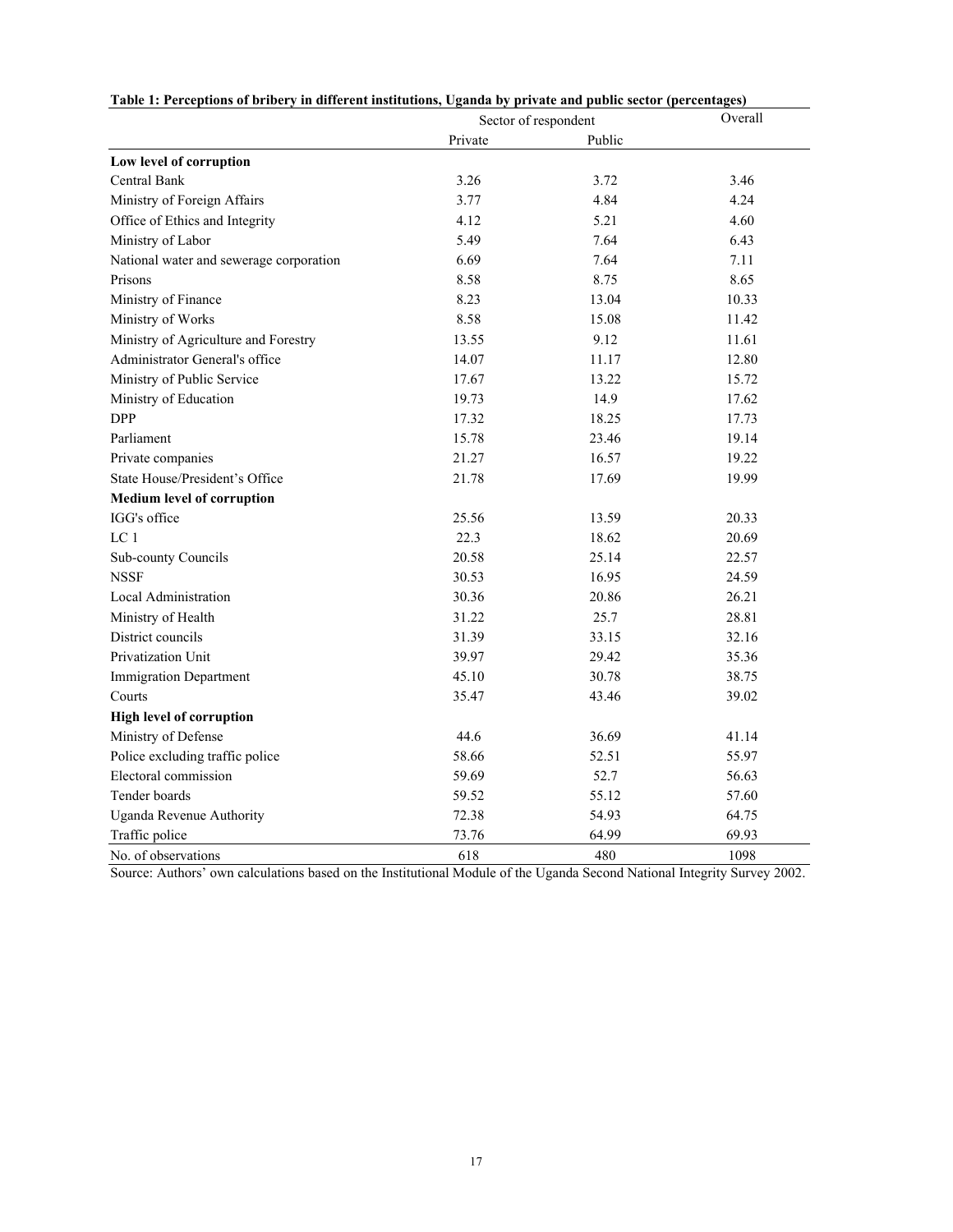**Table 2: Assessment of the prevalence of different forms of corruption according to the private and public sector** 

|                                                                 | Favoritism (%) |      | Bribery $(\% )$ |      | Embezzlement $(\% )$ |      | Fraud $(\% )$ |      | Extortion $(\% )$ |      | Obs. |
|-----------------------------------------------------------------|----------------|------|-----------------|------|----------------------|------|---------------|------|-------------------|------|------|
|                                                                 | Prev.          | Com. | Prev.           | Com. | Prev.                | Com. | Prev.         | Com. | Prev.             | Com. |      |
| Single proprietor                                               | 67.8           | 13.8 | 53.9            | 25.7 | 54.6                 | 27.0 | 26.3          | 28.3 | 17.1              | 21.7 | 152  |
| Partnership                                                     | 59.8           | 20.1 | 56.7            | 22.6 | 61.0                 | 20.7 | 28.7          | 31.7 | 17.7              | 26.8 | 164  |
| Foreign corporation                                             | 66.7           | 17.6 | 68.6            | 21.6 | 51.0                 | 31.4 | 29.4          | 25.5 | 13.7              | 37.3 | 51   |
| Local company                                                   | 73.6           | 13.9 | 69.9            | 17.6 | 58.3                 | 25.5 | 31.9          | 27.8 | 20.4              | 28.7 | 251  |
| All private sector                                              | 67.6           | 16.0 | 61.9            | 21.4 | 57.5                 | 25.0 | 29.3          | 28.8 | 18.2              | 27.1 | 618  |
| All public sector                                               | 52.1           | 21.5 | 34.8            | 33.4 | 39.8                 | 30.4 | 25.8          | 28.2 | 14.5              | 23.3 | 480  |
| Total                                                           | 60.8           | 18.4 | 50.1            | 26.6 | 49.8                 | 27.4 | 27.8          | 28.5 | 16.6              | 25.4 | 1098 |
| $\frac{1}{2}$ Includes others; Pre. = prevalent; Com. = Common. |                |      |                 |      |                      |      |               |      |                   |      |      |

Source: Authors' own calculations based on the Institutional Module of the Uganda Second National Integrity Survey 2002.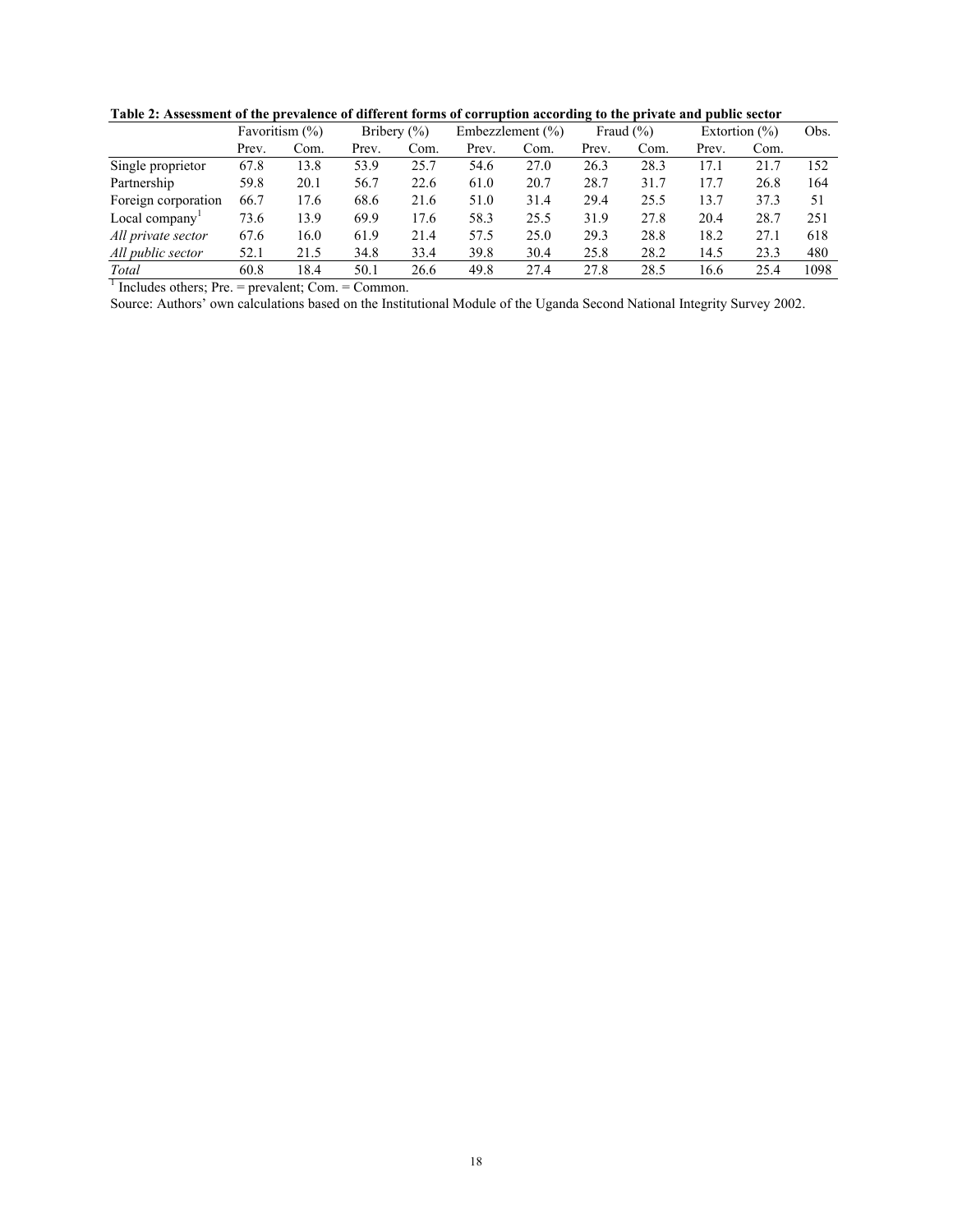### **Table 3: Household characteristics**

|                             | All    |       |       |       | Expenditure quintiles |       |  |
|-----------------------------|--------|-------|-------|-------|-----------------------|-------|--|
|                             | Uganda | 1     | 2     | 3     | 4                     | 5     |  |
| Female head $(\% )$         | 14.99  | 19.57 | 13.46 | 14.70 | 13.08                 | 14.12 |  |
| Age of head (years)         | 36.68  | 37.77 | 35.01 | 35.28 | 35.65                 | 39.69 |  |
| Household size              | 5.70   | 4.56  | 4.95  | 5.50  | 5.99                  | 7.51  |  |
| Education of head (%)       |        |       |       |       |                       |       |  |
| None                        | 9.04   | 17.28 | 8.78  | 7.52  | 6.64                  | 4.93  |  |
| Primary 1-4                 | 12.09  | 17.86 | 14.82 | 11.79 | 9.59                  | 6.36  |  |
| Primary 5-7                 | 30.03  | 34.98 | 36.00 | 32.57 | 26.98                 | 19.58 |  |
| Secondary                   | 36.29  | 25.19 | 32.51 | 36.14 | 42.76                 | 44.91 |  |
| Tertiary                    | 11.78  | 3.71  | 7.39  | 11.05 | 13.57                 | 23.23 |  |
| Occupation of head $(\%)$   |        |       |       |       |                       |       |  |
| Farmer                      | 32.14  | 49.00 | 37.32 | 29.16 | 24.15                 | 20.98 |  |
| Trader                      | 21.15  | 14.39 | 18.10 | 21.48 | 26.04                 | 25.78 |  |
| Professional                | 15.33  | 6.11  | 11.08 | 14.91 | 18.04                 | 26.56 |  |
| Craftsperson                | 16.78  | 17.73 | 20.57 | 18.81 | 15.79                 | 11.00 |  |
| Student/other               | 4.18   | 4.16  | 3.78  | 4.23  | 4.31                  | 4.43  |  |
| Ownership of assets $(\% )$ |        |       |       |       |                       |       |  |
| Bicycle/cycle/car           | 49.24  | 37.49 | 45.65 | 48.42 | 54.78                 | 59.93 |  |
| Permanent house             | 38.11  | 21.31 | 30.09 | 38.15 | 44.32                 | 56.81 |  |
| Rural household             | 58.84  | 72.94 | 66.30 | 57.54 | 52.93                 | 44.42 |  |

Source: Authors' own calculations based on the Second National Integrity Survey 2002 for Uganda.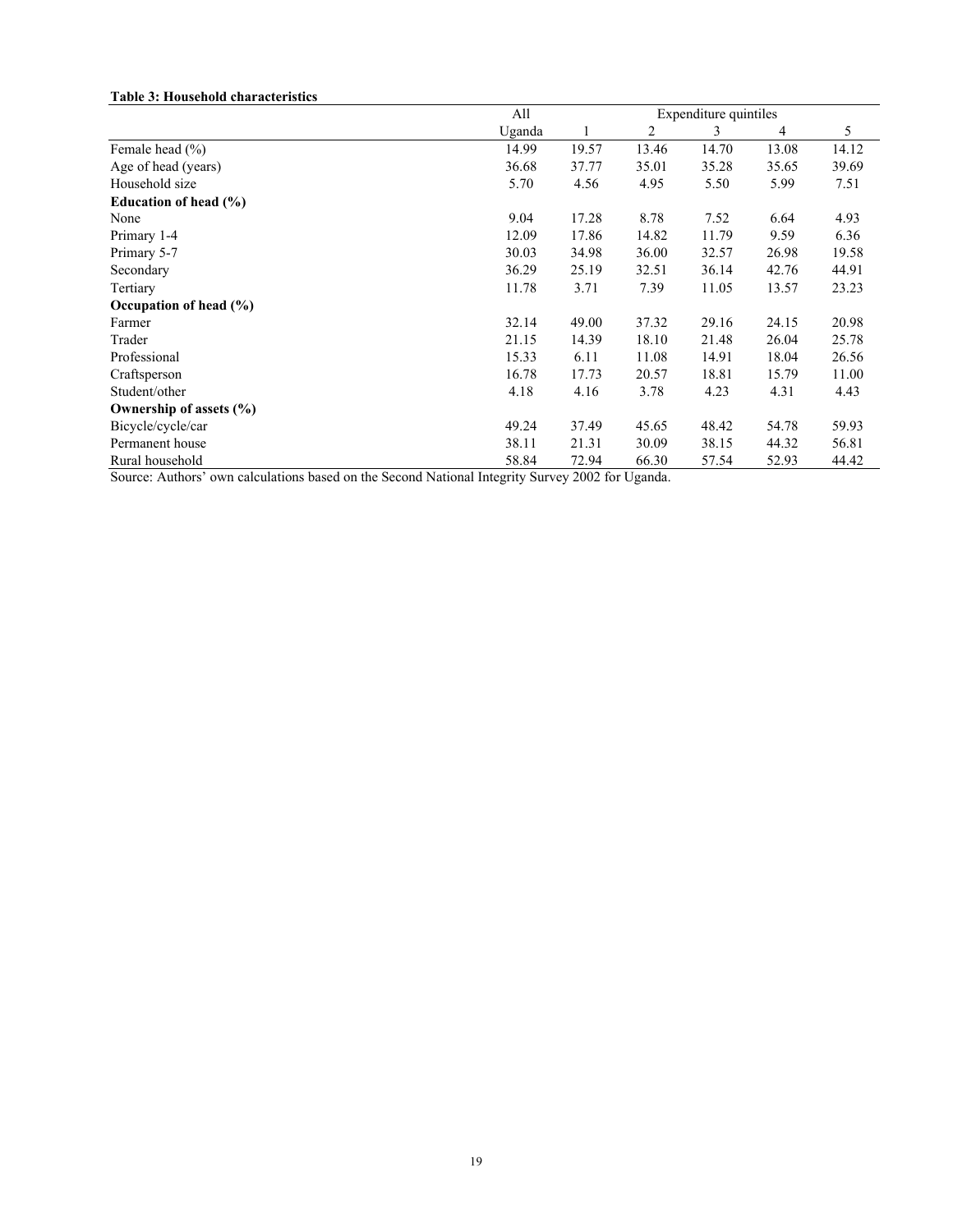## **Table 4: Knowledge of mechanisms to report corruption and actual reporting**

|                                                         | All    |        | <b>Expenditure quintile</b> |        |        |        |
|---------------------------------------------------------|--------|--------|-----------------------------|--------|--------|--------|
|                                                         | Uganda | 1      | 2                           | 3      | 4      | 5      |
| <b>1. USE OF SERVICES AND INCIDENCE OF BRIBERY</b>      |        |        |                             |        |        |        |
| Used public service 6 months before survey $(\% )$      |        |        |                             |        |        |        |
| Education $(\% )$                                       | 43.62  | 24.90  | 34.36                       | 42.63  | 52.15  | 64.20  |
| Health $(\% )$                                          | 65.96  | 53.34  | 64.53                       | 68.05  | 71.22  | 72.74  |
| Police $(\% )$                                          | 22.22  | 11.04  | 16.79                       | 21.48  | 28.13  | 33.74  |
| Administration (%)                                      | 39.58  | 30.93  | 36.41                       | 39.06  | 43.26  | 48.32  |
| Productive services (%)                                 | 22.04  | 11.37  | 15.93                       | 22.26  | 25.99  | 36.78  |
| Share of users being subjected to payment of bribes (%) |        |        |                             |        |        |        |
| Health                                                  | 20.91  | 19.79  | 21.63                       | 20.52  | 20.44  | 21.95  |
| Education                                               | 7.03   | 4.75   | 7.41                        | 6.55   | 7.08   | 7.99   |
| Administration                                          | 14.70  | 11.86  | 12.51                       | 15.04  | 16.21  | 16.57  |
| Productive services                                     | 26.18  | 21.51  | 24.48                       | 23.80  | 26.97  | 28.46  |
| Police                                                  | 36.11  | 31.37  | 34.96                       | 36.71  | 37.03  | 37.10  |
| Amount of bribe paid (Median, Ushs)                     |        |        |                             |        |        |        |
| Health                                                  | 4,000  | 2,000  | 3,000                       | 5,000  | 5,000  | 5,000  |
| Education                                               | 5,000  | 2,000  | 2,500                       | 3,000  | 5,000  | 6,000  |
| Administration                                          | 3,000  | 2,050  | 3,000                       | 3,000  | 3,000  | 4,000  |
| Productive services                                     | 10,000 | 5,000  | 5,000                       | 10,000 | 9,000  | 14,000 |
| Police                                                  | 15,000 | 10,000 | 10,000                      | 15,000 | 18,000 | 20,000 |
| <b>2. SATISFACTION WITH SERVICE PROVISION</b>           |        |        |                             |        |        |        |
| Highly satisfied with service (%)                       |        |        |                             |        |        |        |
| Health                                                  | 7.63   | 4.97   | 5.79                        | 7.72   | 9.39   | 10.30  |
| Education                                               | 6.81   | 3.42   | 4.64                        | 5.83   | 8.28   | 11.90  |
| Police                                                  | 1.80   | 0.82   | 1.07                        | 1.23   | 2.46   | 3.41   |
| Administration                                          | 7.22   | 4.77   | 5.99                        | 6.49   | 8.65   | 10.22  |
| Service                                                 | 3.30   | 1.59   | 1.77                        | 3.04   | 3.69   | 6.40   |
| Satisfied with service (%)                              |        |        |                             |        |        |        |
| Health                                                  | 38.59  | 33.25  | 36.86                       | 39.26  | 41.90  | 41.71  |
| Education                                               | 29.13  | 16.71  | 23.07                       | 29.08  | 34.89  | 42.00  |
| Police                                                  | 9.44   | 4.20   | 6.12                        | 9.20   | 12.14  | 15.60  |
|                                                         |        |        |                             |        |        |        |
| Administration                                          | 24.57  | 19.60  | 23.44                       | 23.90  | 26.45  | 29.52  |
| Service                                                 | 12.68  | 5.99   | 8.13                        | 12.36  | 15.09  | 21.88  |
| Changes in quality of service during last 4 years (%)   |        |        |                             |        |        |        |
| Health improved significantly                           | 8.45   | 7.05   | 6.65                        | 8.54   | 9.47   | 10.55  |
| Health improved somewhat                                | 48.05  | 40.10  | 46.10                       | 49.40  | 51.70  | 53.00  |
| Teaching improved significantly                         | 10.43  | 5.38   | 5.87                        | 9.40   | 12.46  | 19.05  |
| Teaching improved somewhat                              | 44.38  | 32.48  | 36.21                       | 43.08  | 48.34  | 61.86  |
| School buildings improved significantly                 | 17.02  | 10.88  | 11.70                       | 16.22  | 19.93  | 26.44  |
| School buildings improved somewhat                      | 51.99  | 39.73  | 43.47                       | 52.07  | 56.01  | 68.76  |
| Education facilities improved significantly             | 12.07  | 7.54   | 8.05                        | 11.62  | 13.94  | 19.21  |
| Education facilities improved somewhat                  | 48.18  | 36.80  | 39.66                       | 47.56  | 52.36  | 64.61  |
| 3. KNOWLEDGE OF CORRUPTION AND REPORTING                |        |        |                             |        |        |        |
| Knowledge and of reporting of corruption $(\%)$         |        |        |                             |        |        |        |
| Affected by bribery                                     | 28.04  | 18.87  | 25.94                       | 27.89  | 31.41  | 36.17  |
| Ever reported corruption case                           | 4.48   | 1.20   | 3.86                        | 4.40   | 4.39   | 7.76   |
| Knew of corruption cases but did not report             | 40.45  | 28.16  | 36.50                       | 41.63  | 46.26  | 49.87  |
| Did not know where to report                            | 39.79  | 41.61  | 41.26                       | 39.93  | 38.97  | 38.22  |
| Did not want to offend other people                     | 18.85  | 19.46  | 20.33                       | 19.81  | 18.99  | 16.45  |
| Avoided the bother                                      | 13.48  | 13.77  | 12.76                       | 12.21  | 15.13  | 13.37  |
| Other reason                                            | 27.88  | 25.16  | 25.65                       | 28.05  | 26.91  | 31.96  |
| Knows reporting procedures                              | 20.63  | 13.45  | 18.31                       | 20.49  | 22.63  | 27.75  |

Source: Authors' own calculations based on the Second National Integrity Survey 2002 for Uganda.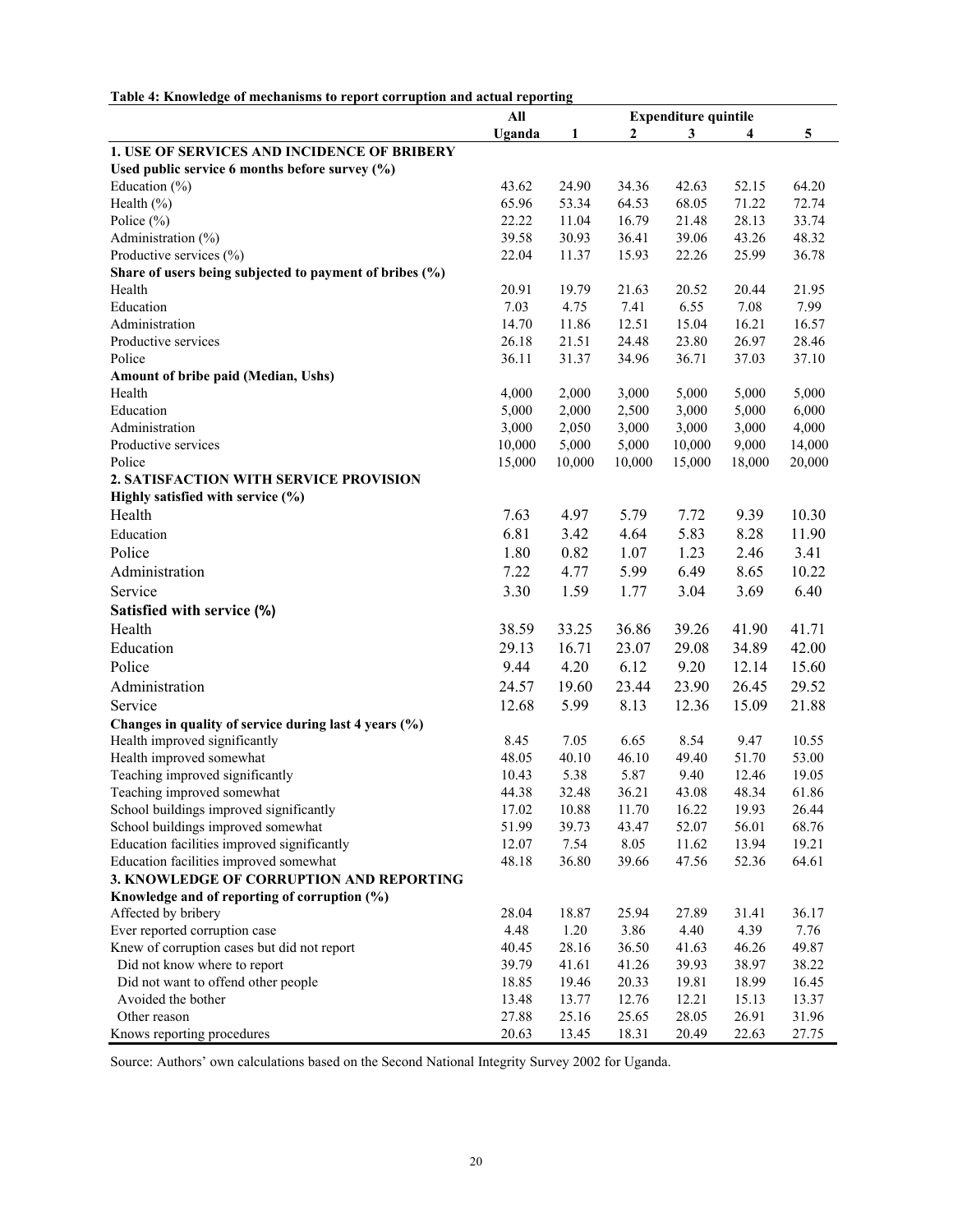|  |  |  | Table 5: Institutions/organizations that help in reducing corruption |
|--|--|--|----------------------------------------------------------------------|
|  |  |  |                                                                      |

|                                  | All Uganda | Central | East  | <b>North</b> | West  |
|----------------------------------|------------|---------|-------|--------------|-------|
| High impact $(\%)$               |            |         |       |              |       |
| Radio                            | 49.27      | 54.67   | 43.56 | 21.19        | 58.41 |
| Presidents' Office/State House   | 44.19      | 45.70   | 40.81 | 13.21        | 62.14 |
| IGG' Office                      | 34.81      | 33.62   | 29.70 | 22.74        | 50.04 |
| Commissions of enquiry           | 34.67      | 39.69   | 25.09 | 12.78        | 45.07 |
| Newspapers                       | 33.46      | 37.63   | 29.66 | 15.68        | 37.61 |
| Church organizations             | 27.59      | 29.52   | 34.59 | 22.39        | 18.77 |
| Local Councils                   | 23.63      | 24.31   | 25.78 | 15.04        | 24.81 |
| Medium impact (%)                |            |         |       |              |       |
| Ministry of Ethics and Integrity | 19.20      | 18.32   | 13.86 | 3.11         | 36.25 |
| Television                       | 18.73      | 22.02   | 19.35 | 6.00         | 17.52 |
| General public                   | 18.66      | 18.97   | 25.13 | 12.50        | 14.87 |
| Members of Parliament            | 16.69      | 16.95   | 17.90 | 9.39         | 19.10 |
| Local politicians                | 16.16      | 16.61   | 17.54 | 11.09        | 16.65 |
| Human rights groups              | 14.28      | 16.81   | 16.73 | 7.20         | 9.73  |
| Teachers                         | 13.30      | 13.74   | 15.64 | 9.53         | 12.01 |
| Judiciary                        | 13.19      | 14.05   | 12.73 | 9.75         | 13.59 |
| Women's organizations            | 12.70      | 12.98   | 17.01 | 5.72         | 11.68 |
| Non-governmental organisations   | 12.64      | 13.94   | 17.17 | 7.42         | 7.87  |
| <b>Auditor General</b>           | 11.72      | 12.54   | 11.96 | 7.49         | 11.97 |
| Little impact $(\%)$             |            |         |       |              |       |
| Police                           | 8.98       | 9.77    | 9.90  | 6.99         | 7.29  |
| Universities                     | 8.29       | 8.75    | 10.06 | 4.45         | 7.58  |
| National Bureau of Standards     | 7.00       | 7.14    | 9.78  | 3.88         | 5.63  |
| Professional bodies              | 6.80       | 6.63    | 9.17  | 2.33         | 7.42  |
| Observations                     | 12,200     | 5,895   | 2,475 | 1,416        | 2,414 |

Source: Authors' own calculations based on the Second National Integrity Survey 2002 for Uganda.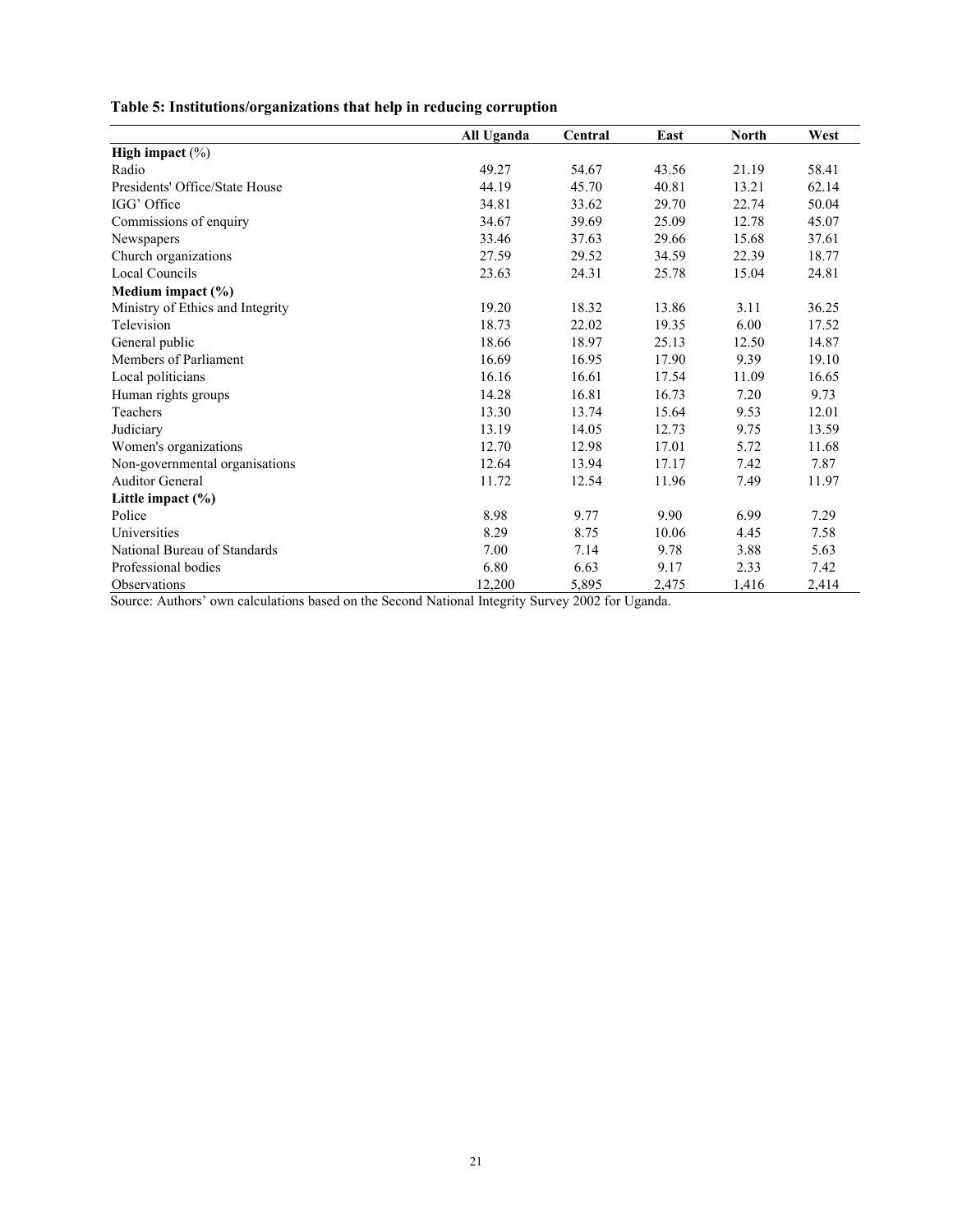|                     | Knowledge    | талк о. вски шпаниз ана пираст от кномисаде он терогинд согтарион<br>Household subject to corruption with respect to |             |                  |             |                |                |
|---------------------|--------------|----------------------------------------------------------------------------------------------------------------------|-------------|------------------|-------------|----------------|----------------|
|                     | on reporting | Overall                                                                                                              | Health      | <b>Education</b> | Police      | Administrative | prod. services |
| Predicted           |              | $-0.265**$                                                                                                           | $-0.311**$  | 0.075            | $-0.925***$ | $-0.353***$    | $-0.787***$    |
| knowldege           |              | (2.40)                                                                                                               | (2.53)      | (0.84)           | (3.79)      | (2.58)         | (3.64)         |
| Consumption exp.    | $0.022***$   | $0.064***$                                                                                                           | $0.018***$  | 0.006            | $0.056***$  | $0.027***$     | $0.050***$     |
| (log)               | (6.72)       | (13.57)                                                                                                              | (3.45)      | (1.53)           | (5.15)      | (4.54)         | (5.39)         |
| Female head         | $-0.061***$  | $-0.113***$                                                                                                          | $-0.077***$ | 0.002            | $-0.161***$ | $-0.037**$     | $-0.075**$     |
|                     | (5.73)       | (8.31)                                                                                                               | (5.20)      | (0.17)           | (4.64)      | (1.98)         | (2.37)         |
| Permanent house     | $-0.009$     | $-0.014$                                                                                                             | 0.005       | $-0.013*$        | 0.005       | $-0.022*$      | 0.014          |
|                     | (1.09)       | (1.45)                                                                                                               | (0.49)      | (1.70)           | (0.23)      | (1.88)         | (0.75)         |
| Owns a bicycle      | 0.008        | $0.028***$                                                                                                           | 0.006       | 0.004            | $-0.004$    | $0.022**$      | $0.057***$     |
|                     | (1.11)       | (3.20)                                                                                                               | (0.63)      | (0.59)           | (0.20)      | (2.04)         | (3.28)         |
| <b>Business</b>     | $-0.006$     | $-0.024**$                                                                                                           | $-0.023*$   | $-0.025***$      | $-0.055**$  | $-0.006$       | 0.001          |
|                     | (0.60)       | (2.02)                                                                                                               | (1.74)      | (2.65)           | (2.24)      | (0.39)         | (0.05)         |
| Professional        | $0.055***$   | $-0.043**$                                                                                                           | $-0.010$    | $-0.026**$       | $-0.058$    | 0.009          | 0.007          |
|                     | (4.33)       | (2.50)                                                                                                               | (0.54)      | (2.03)           | (1.54)      | (0.41)         | (0.21)         |
| Rural               | $-0.022***$  | $0.022**$                                                                                                            | 0.007       | $-0.001$         | $0.049**$   | 0.007          | $0.049**$      |
|                     | (2.68)       | (2.30)                                                                                                               | (0.66)      | (0.13)           | (2.31)      | (0.61)         | (2.50)         |
| East                | $0.036***$   | $0.114***$                                                                                                           | $0.095***$  | 0.009            | $0.120***$  | $0.043***$     | $0.129***$     |
|                     | (3.52)       | (9.33)                                                                                                               | (7.19)      | (0.90)           | (4.33)      | (2.78)         | (5.40)         |
| North               | $0.048***$   | $0.031**$                                                                                                            | $0.093***$  | $-0.021$         | $-0.004$    | $0.047**$      | $-0.022$       |
|                     | (3.69)       | (2.07)                                                                                                               | (5.31)      | (1.62)           | (0.09)      | (2.13)         | (0.71)         |
| West                | $0.096***$   | $-0.007$                                                                                                             | $-0.042**$  | $-0.028**$       | $0.198***$  | $0.072***$     | 0.032          |
|                     | (9.21)       | (0.44)                                                                                                               | (2.46)      | (2.33)           | (5.52)      | (3.51)         | (0.92)         |
| Lower primary       | 0.028        |                                                                                                                      |             |                  |             |                |                |
|                     | (1.48)       |                                                                                                                      |             |                  |             |                |                |
| Upper primary       | $0.054***$   |                                                                                                                      |             |                  |             |                |                |
|                     | (3.24)       |                                                                                                                      |             |                  |             |                |                |
| Secondary           | $0.103***$   |                                                                                                                      |             |                  |             |                |                |
|                     | (6.14)       |                                                                                                                      |             |                  |             |                |                |
| Tertiary            | $0.177***$   |                                                                                                                      |             |                  |             |                |                |
|                     | (7.90)       |                                                                                                                      |             |                  |             |                |                |
| Observations        | 11,888       | 11,888                                                                                                               | 7,855       | 5,204            | 2,664       | 4,717          | 2695           |
| Log likelihood rat. | $-5,772.49$  | $-6,780.85$                                                                                                          | $-3,932.70$ | $-1,306.37$      | $-1,688.90$ | $-1,954.05$    | $-1484.87$     |

**Table 6: Determinants and impact of knowledge on reporting corruption** 

Absolute value of z-statistics in parentheses

\* significant at 10%; \*\* significant at 5%; \*\*\* significant at 1%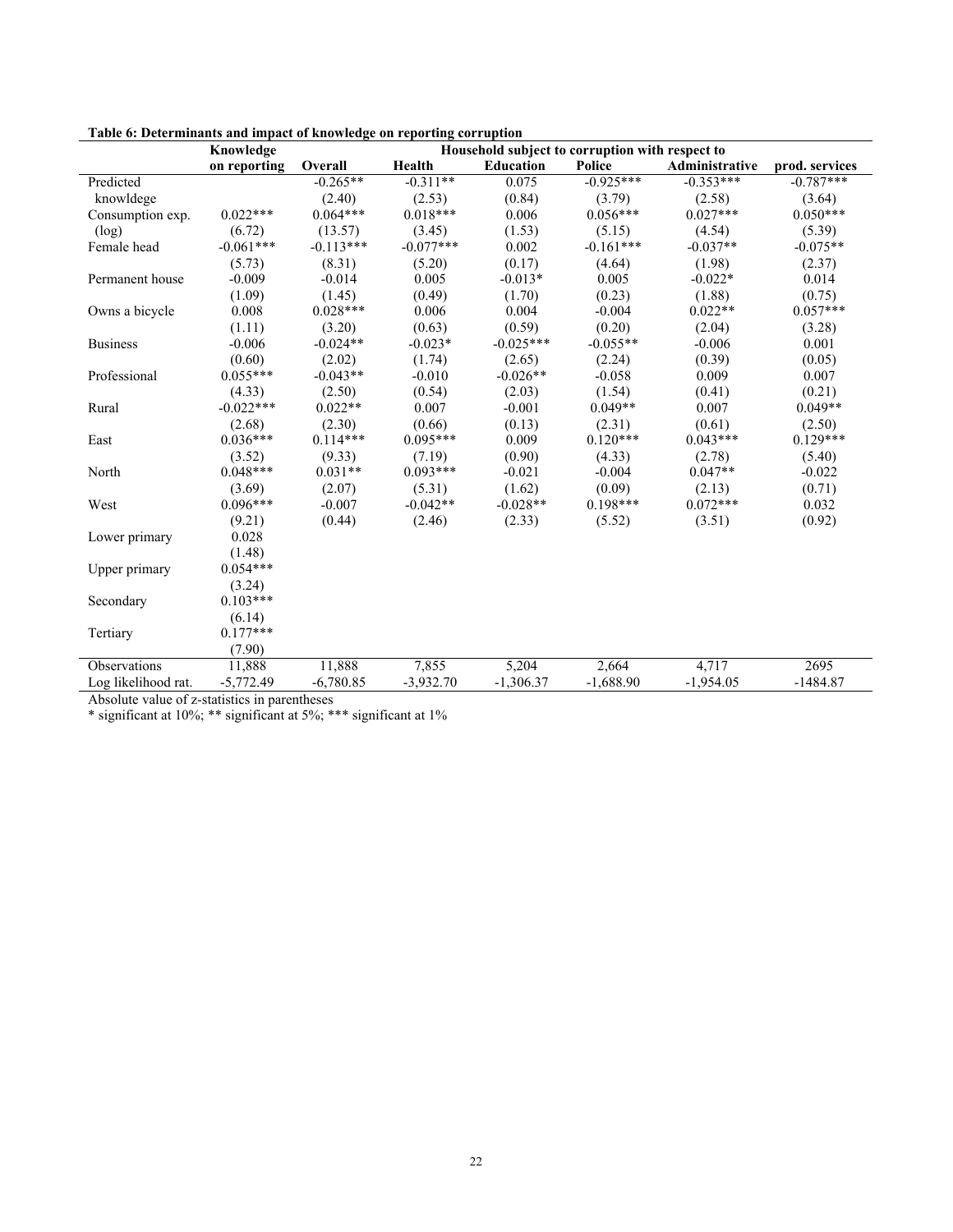|  | Table 7: Determinants of satisfaction with service delivery |  |  |
|--|-------------------------------------------------------------|--|--|
|  |                                                             |  |  |

|                             | High satisfaction with services provided by |             |             |                |                            |  |  |
|-----------------------------|---------------------------------------------|-------------|-------------|----------------|----------------------------|--|--|
|                             | <b>Education</b>                            | Health      | Police      | Administration | <b>Productive services</b> |  |  |
| Predicted knowledge         | $0.227***$                                  | $0.083***$  | $0.048***$  | $0.196***$     | $0.171***$                 |  |  |
|                             | (8.10)                                      | (2.62)      | (3.26)      | (6.33)         | (8.92)                     |  |  |
| Mean corruption in village. | $-0.073***$                                 | $-0.046**$  | $-0.013$    | $-0.011$       | 0.008                      |  |  |
|                             | (4.06)                                      | (2.40)      | (1.32)      | (0.59)         | (0.65)                     |  |  |
| Village expenditure (log)   | $0.012***$                                  | $0.008*$    | 0.002       | $-0.001$       | $0.006*$                   |  |  |
|                             | (2.81)                                      | (1.73)      | (0.85)      | (0.15)         | (1.95)                     |  |  |
| Rural                       | 0.005                                       | $-0.002$    | $-0.003$    | $0.019***$     | $0.007**$                  |  |  |
|                             | (1.06)                                      | (0.37)      | (1.08)      | (3.47)         | (1.99)                     |  |  |
| East Dummy                  | $-0.022***$                                 | $-0.033***$ | $-0.009***$ | $-0.039***$    | $-0.010**$                 |  |  |
|                             | (3.49)                                      | (4.99)      | (2.77)      | (6.43)         | (2.47)                     |  |  |
| North Dummy                 | $-0.032***$                                 | $-0.034***$ | $-0.010***$ | $-0.041***$    | $-0.016***$                |  |  |
|                             | (4.58)                                      | (4.44)      | (2.72)      | (5.92)         | (3.51)                     |  |  |
| West Dummy                  | $0.021***$                                  | $0.020***$  | $-0.002$    | $-0.023***$    | $-0.008*$                  |  |  |
|                             | (3.30)                                      | (2.86)      | (0.71)      | (3.63)         | (1.88)                     |  |  |
| <i><b>Observations</b></i>  | 11,888                                      | 11,888      | 11,888      | 11,888         | 11888                      |  |  |
| Log likelihood ratio        | $-2,845.26$                                 | $-3.161.29$ | $-1,047.38$ | $-3.045.92$    | $-1672.77$                 |  |  |

Absolute value of z-statistics in parentheses

\* significant at 10%; \*\* significant at 5%; \*\*\* significant at 1%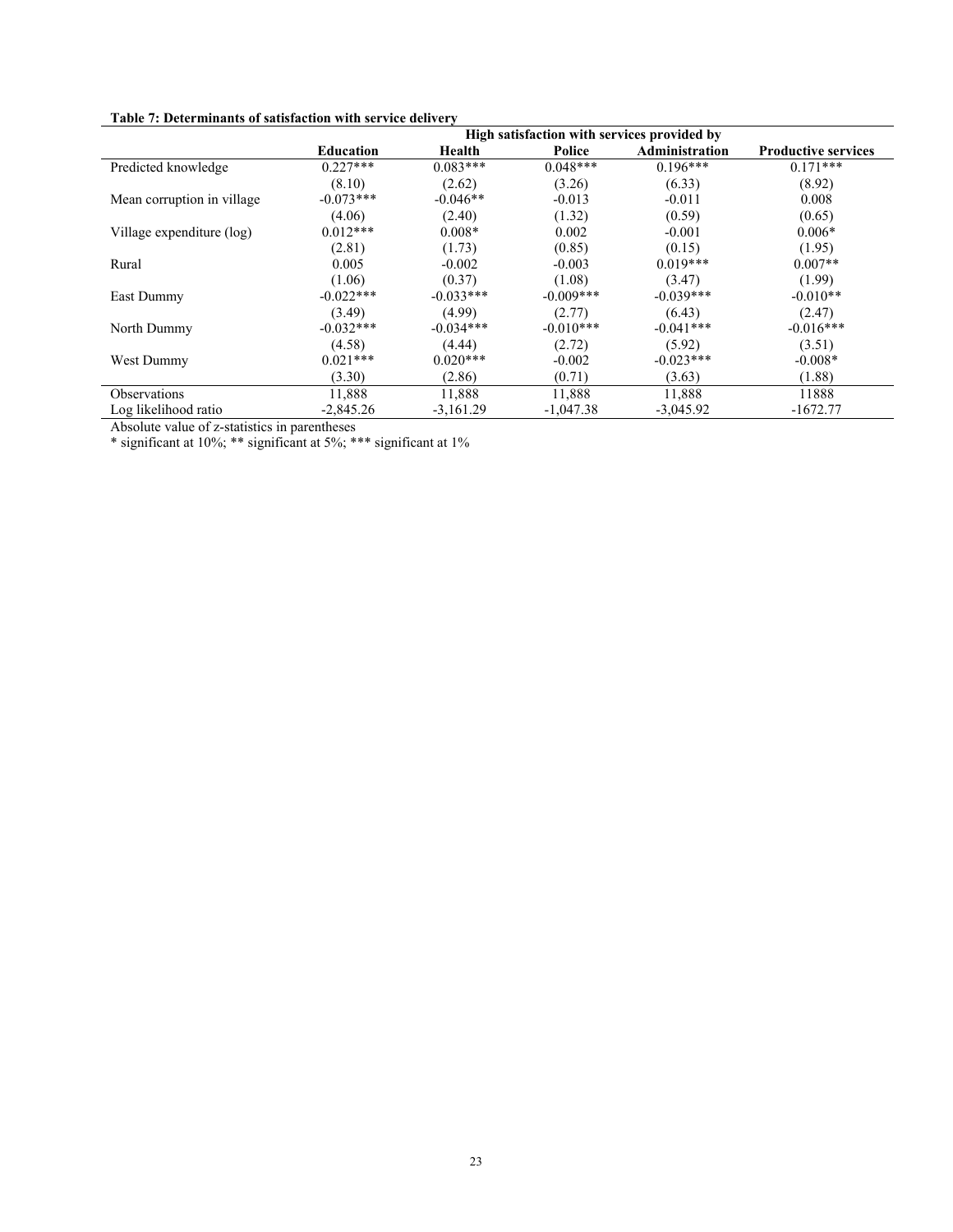**Table 8: Impact of knowledge and corruption on changes in quality of service delivery** 

|                                     | Significant improvement in |                  |             |             |  |  |  |
|-------------------------------------|----------------------------|------------------|-------------|-------------|--|--|--|
|                                     | Teaching                   | <b>Buildings</b> | Facilities  | Health      |  |  |  |
| Predicted knowledge on reporting    | $0.357***$                 | $0.278***$       | $0.286***$  | $0.157***$  |  |  |  |
|                                     | (6.68)                     | (4.13)           | (4.88)      | (3.54)      |  |  |  |
| Mean overall corruption in village. | $-0.103***$                | 0.023            | 0.007       | $-0.028$    |  |  |  |
|                                     | (3.12)                     | (0.61)           | (0.20)      | (1.10)      |  |  |  |
| Village-level expenditure (log)     | $0.043***$                 | $0.047***$       | $0.033***$  | 0.006       |  |  |  |
|                                     | (5.52)                     | (4.86)           | (3.92)      | (0.87)      |  |  |  |
| Rural                               | $-0.028***$                | $-0.004$         | $-0.003$    | $0.018**$   |  |  |  |
|                                     | (2.89)                     | (0.37)           | (0.26)      | (2.32)      |  |  |  |
| East                                | $-0.056***$                | $0.026*$         | $-0.016$    | $-0.015*$   |  |  |  |
|                                     | (5.10)                     | (1.88)           | (1.34)      | (1.74)      |  |  |  |
| North                               | $-0.106***$                | $-0.098***$      | $-0.117***$ | $-0.057***$ |  |  |  |
|                                     | (8.43)                     | (6.05)           | (8.46)      | (5.54)      |  |  |  |
| West                                | $-0.004$                   | $-0.033**$       | $-0.018$    | $-0.015$    |  |  |  |
|                                     | (0.36)                     | (2.20)           | (1.37)      | (1.58)      |  |  |  |
| <b>Observations</b>                 | 7,620                      | 7,620            | 7,620       | 9,018       |  |  |  |
| Log likelihood ratio                | $-3,238.22$                | $-4,350.84$      | $-3,614.35$ | $-3,132.85$ |  |  |  |

Absolute value of z-statistics in parentheses

\* significant at 10%; \*\* significant at 5%; \*\*\* significant at 1%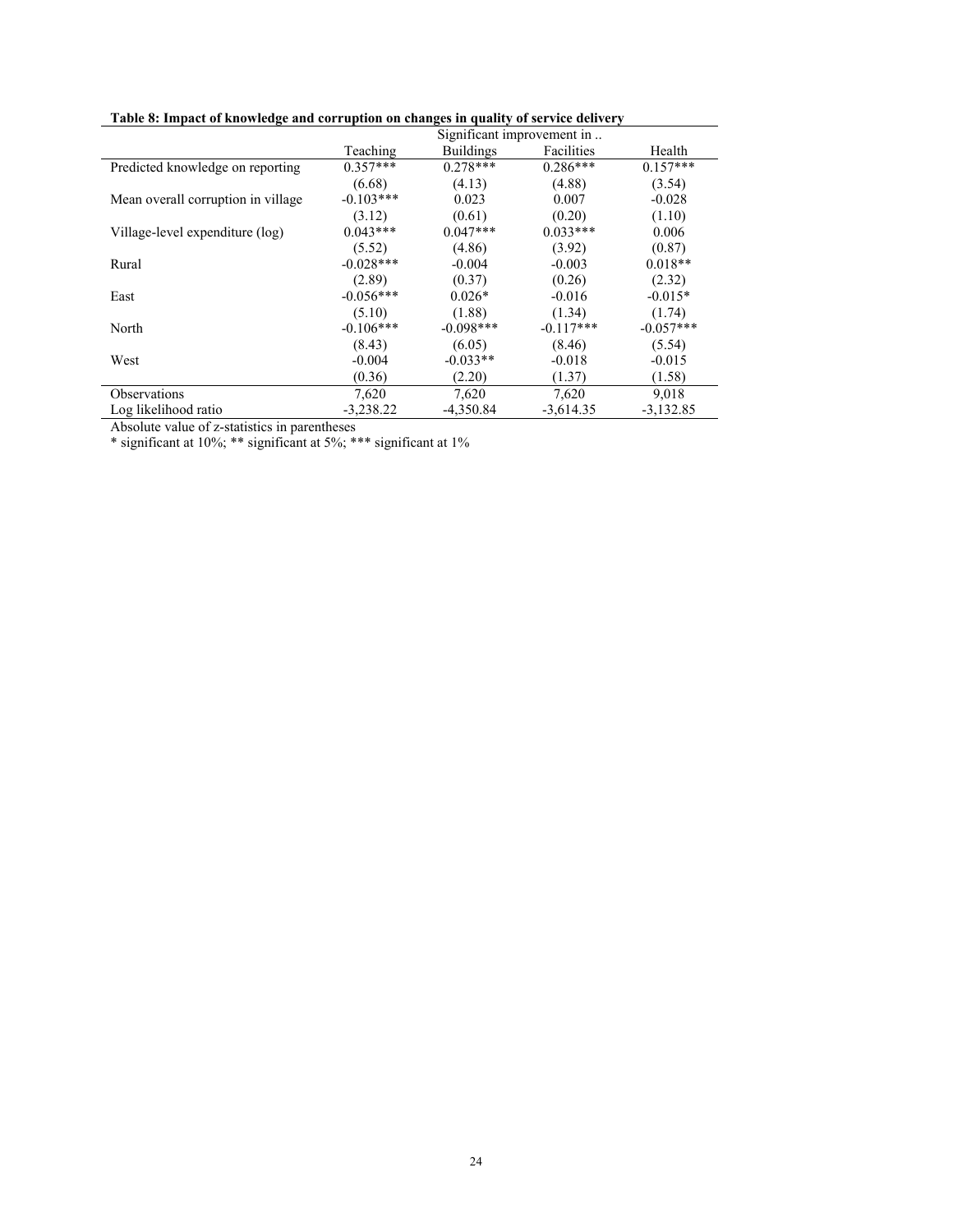#### **References:**

Acemoglu, D. 2003. "Institutional Causes, Macroeconomic Symptoms: Volatility, Crises and Growth." *Journal of Monetary Economics 50* (1): 49-123.

Ades, A. and R. Di Tella. 1997. "National Champions and Corruption: Some Unpleasant Interventionist Arithmetic." *Economic Journal 107* (443): 1023-42.

Alesina, A. and B. Weder. 2002. "Do Corrupt Governments Receive Less Foreign Aid?" *American Economic Review 92* (4): 1126-37.

Angrist, J. D. 1991. "Instrumental Variables Estimation of Average Treatment Effects in Econometrics and Epidemiology." National Bureau of Economic Research Technical Paper: 115.

Bardhan, P. 1997. "Corruption and Development: A Review of Issues." *Journal of Economic Literature 35* (3): 1320-46.

Bardhan, P. K. 2000. "Understanding Underdevelopment: Challenges for Institutional Economics from the Point of View of Poor Countries." *Journal of Institutional and Theoretical Economics 156* (1): 216-35.

Batra, G., D. Kaufmann and A. H. W. Stone. 2003. *Investment climate around the world: Voices of the firms from the World Business Environment Survey* Directions in Development series. Washington, D.C.: World Bank.

Bengoa, M. and B. Sanchez-Robles. 2003. "Foreign Direct Investment, Economic Freedom and Growth: New Evidence from Latin America." *European Journal of Political Economy 19* (3): 529-45.

Besley, T. and R. Burgess. 2002. "The Political Economy of Government Responsiveness: Theory and Evidence from India." *Quarterly Journal of Economics 117* (4): 1415-51.

Broadman, H. G. and F. Recanatini. 2002. "Corruption and Policy: Back to the Roots." *Journal of Policy Reform 5* (1): 37-49.

Burnside, C. and D. Dollar. 2000. "Aid, Policies, and Growth." *American Economic Review 90* (4): 847-68.

Djankov, S. 2002. "The Regulation of Entry." *Quarterly Journal of Economics 117* (1): 1-37.

Ebrahim, A. 2003. "Accountability in Practice: Mechanisms for NGOs." *World Development 31* (5): 813-29.

Eigen, P. 2002. "Measuring and Combating Corruption." *Journal of Policy Reform 5* (4): 187-201.

Ellis, F. and G. Bahiigwa. 2003. "Livelihoods and Rural Poverty Reduction in Uganda." *World Development 31* (6): 997-1013.

Esfahani, H. S. and M. T. Ramirez. 2003. "Institutions, Infrastructure, and Economic Growth." *Journal of Development Economics 70* (2): 443-77.

Feld, L. P. and S. Voigt. 2003. "Economic Growth and Judicial Independence: Cross-Country Evidence Using a New Set of Indicators." *European Journal of Political Economy 19* (3): 497-527.

Fisman, R. and R. Gatti. 2002a. "Decentralization and Corruption: Evidence across Countries." *Journal of Public Economics 83* (3): 325-45.

Fisman, R. and R. Gatti. 2002b. "Decentralization and Corruption: Evidence from U.S. Federal Transfer Programs." *Public Choice 113* (1-2): 25-35.

Francis, P. and R. James. 2003. "Balancing Rural Poverty Reduction and Citizen Participation: The Contradictions of Uganda's Decentralization Program." *World Development 31* (2): 325-37.

Friedman, E. J., S. Johnson, D. Kaufmann and P. Zoido-Lobaton. 2000. "Dodging the grabbing hand: The determinants of unofficial activity in 69 countries." *Journal of Public Economics 76* (2): 459-93.

Goetz, A. M. and R. Jenkins. 2002. "Voice, Accountability and Human Development: The Emergence of a New Agenda." Background Paper for the 2002 Human Development Report. Geneva and New York: UNDP.

Goldsmith, A. A. 2003. "Perceptions of Governance in Africa: A Survey of Business and Government Leaders." *Journal of African Business 4* (3): 25-53.

Gomez, K. and S. Gallon. 2002. "El impacto de la corrupcion sobre el crecimiento economico colombiano, 1990-1999." *Lecturas de Economia 0* (57): 49-85.

Greene, W. H. 1995. *Identification problems in the social sciences (book review)* 

Harms, P. and H. W. Ursprung. 2002. "Do Civil and Political Repression Really Boost Foreign Direct Investments?" *Economic Inquiry 40* (4): 651-63.

Knack, S. 2001. "Aid Dependence and the Quality of Governance: Cross-Country Empirical Tests." *Southern Economic Journal 68* (2): 310-29.

Mauro, P. 1995. "Corruption and Growth." *Quarterly Journal of Economics 110* (3): 681-712.